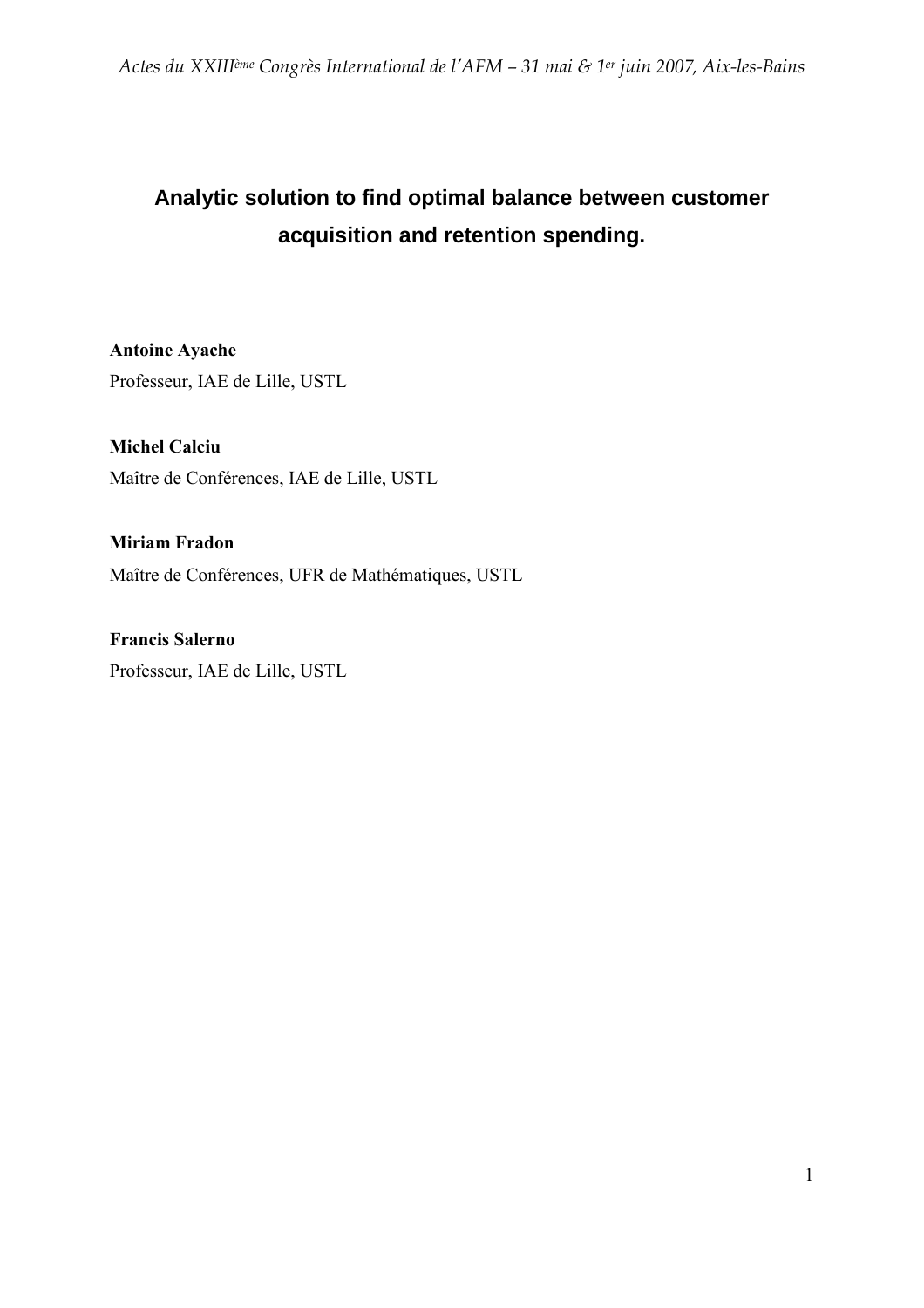# **Solution analytique pour trouver le meilleur équilibre entre les dépenses d'acquisition et rétention de clientèle**

### Résumé

Trouver le meilleur équilibre entre les efforts d'acquisition et de rétention des clients est un problème important de CRM. Blattberg et Deighton (1996) (BD) ont donné une solution essentiellement graphique à ce problème pour un comportement dynamique de type "lost for good" du client et pour des taux de rétention constants. Leur solution a récemment été mise en cause par Pfeifer (2005) qui utilise une approche numérique. Ce papier trouve une fonction de réponse du client pour donner une solution analytique au problème BD. Cela facilite la comparaison de ces méthodes d'optimisation alternatives et permet de donner une réponse systématique à la question s'il est optimum de dépenser plus en rétention pour des clients plus économiques à retenir que d'acquérir.

Mots clés: CRM, Lifetime Value, rétention des clients, acquisition des clients, optimisation

# **Analytic solution to find optimal customer acquisition and retention spending.**

### Abstract

Balancing customer acquisition and retention efforts is an important CRM problem. Blattberg and Deighton (1996) (BD) gave a mainly graphic solution to this problem for the constant retention rate "lost for good" customer dynamic behaviour. That solution has been recently challenged and modified by Pfeifer (2005) using a numeric approach. This paper finds a proxy customer response function in order to give an analytic solution to the BD problem. This facilitates comparison of those alternative optimisation methods and gives a systematic answer to the question whether for customers cheaper to retain than to acquire it is optimal to spend more on retention.

Key words: CRM, Lifetime Value, Customer Retention, Customer Acquisition, Optimisation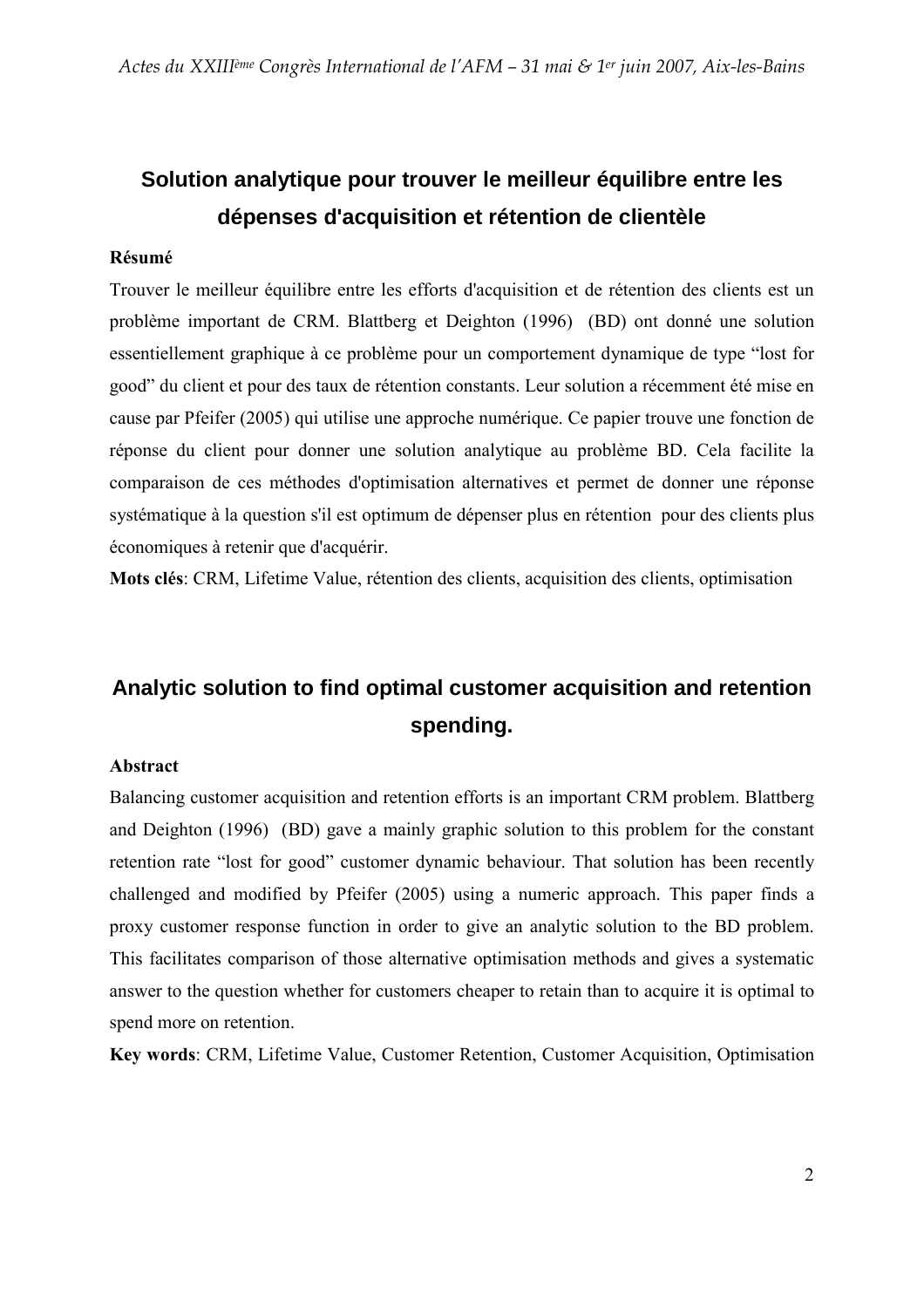#### **INTRODUCTION**

Balancing customer acquisition and retention efforts is an important CRM problem. Blattberg and Deighton (1996) using a simple customer dynamic behaviour model, determine, the optimal amount of acquisition spending and retention spending independently. Berger and Nasr-Bechwati (2001) extend this approach to a constrained allocation of promotional spending between acquisition and retention. The latter models are applied by Berger and Bernstein (2002) to real-world applications in the diagnostic self-testing industry. All these optimisation procedures use customer lifetime value (CLV) and the derived concept of customer equity (CE) (Blattberg and Deighton 1996; Blattberg, Getz and Thomas 2001; Rust, Zeithaml and Lemon, 2000) as the basis. CLV has been fundamental for many years in direct and database marketing as mentioned by Dwyer (1989) and discussed by Keane and Wang (1995) in the publishing industry.

Berger and Nasr (1998) examined a series of models to compute CLV for different situations in terms of revenue streams, costs and probabilities. Following papers added modified CLV formulas (Mülhern,1999; Reinartz and Kumar, 2000; Rust, Zeithaml and Lemon, 2000)

Jain and Singh (2002) in their frequently cited review of the CLV literature identify three main research directions. The first is the development of CLV calculation models that focus on the revenue stream from customers and on acquisition, retention and other marketing costs in order to facilitate calculations, resource allocation and optimisation of CLV. The second research stream described as customer base analysis concentrates on methods that analytically predict the probabilistic value of customer transactions from the existing customer base. The last direction uses analytical models in a normative way it analyses CLV implications for managerial decisions.

In this paper we focus on finding optimal balance between customer acquisition and retention spending for the BD problem by maximising CLV and CE. We find an analytical solution to optimize retention spending for this problem as an alternative to the original graphical solution and to its corollary numeric solution. As the original optimisation procedure suggested by Blattberg and Deighton (1996) has been recently challenged by Pfeifer (2005) we use the computational rapidity of our analytic solutions in order to systematically compare the two alternative optimisation procedures, to perform sensitivity analysis and to derive and discuss rules that help guide managerial decisions.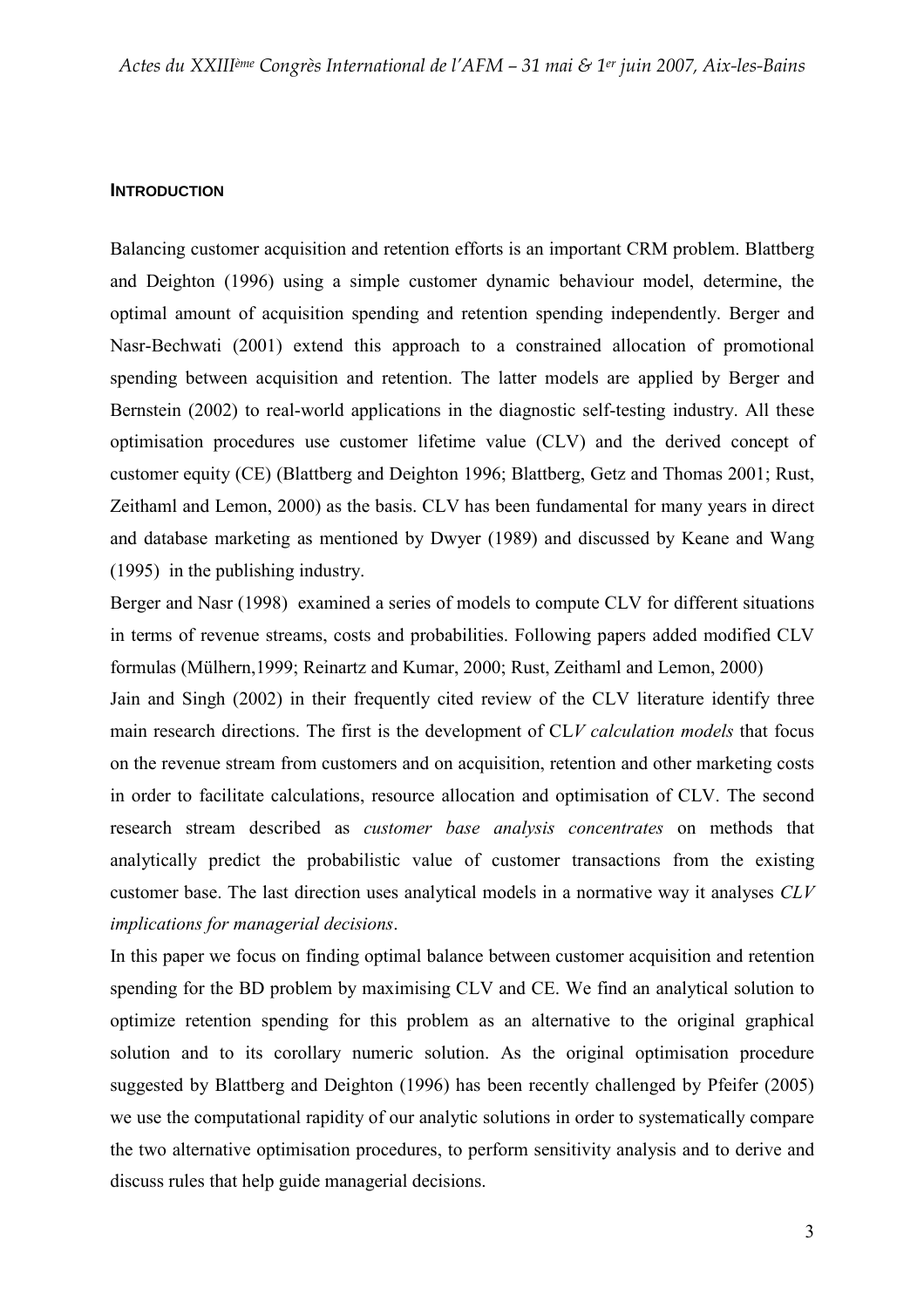#### **THE BLATTBERG AND DEIGHTON MODEL**

Blattberg and Deighton proposed a model for helping managers determine the optimal balance between acquisition and retention spending. They based their reasoning on CLV calculations using a simple model of dynamic customer behaviour known in the more recent literature as the retention model. This dynamic behaviour, found according to Dwyer (1989) in many industries like banking and insurance services, press subscriptions etc., supposes that repeat buying defines an active customer. In other words when a customer doesn't renew his purchase or contract, he is "lost for good" and when he comes back after one or several periods of absence he is treated as a new customer<sup>i</sup>. The *retention model* relies upon the conventional assumption that after customers are lost, they do not return (Rust, Lemon, and Zeithaml 2004). The evaluation of customer potential in a relation of this kind will only take into account the customer's probability to remain active from one period to another or what Blattberg and al. (2001) call the customer's survival probability. The customer lifetime corresponds to the number of successive periods during which the customer is and remains active.

It can be shown that at constant retention rate and constant gain per purchase an initial  $1 \in$  gain from a customer is worth on the long term  $(1+d)/(1+d-r) \in$ , where r and d are retention and discount rates. This means for example that the lifetime value (or rather long term value) of a customer initially 1€ worth is 3€ if the retention rate is 80% and discount rate is 20%. This formula captures two essential phenomena to be taken into account when valuing a customer. One is the attrition that occurs during the whole lifetime of a cohort and produces a survival rate after t periods worth  $r^t$ . The other one is the need to discount future revenues. A 1  $\epsilon$  gain obtained after t years is worth no more than  $1/(1+d)^t$ , where d is the discount rate, a measure that is near but with an inverse impact to the interest rate. Table 1 and Figure 1 illustrate this logic guiding lifetime value calculation.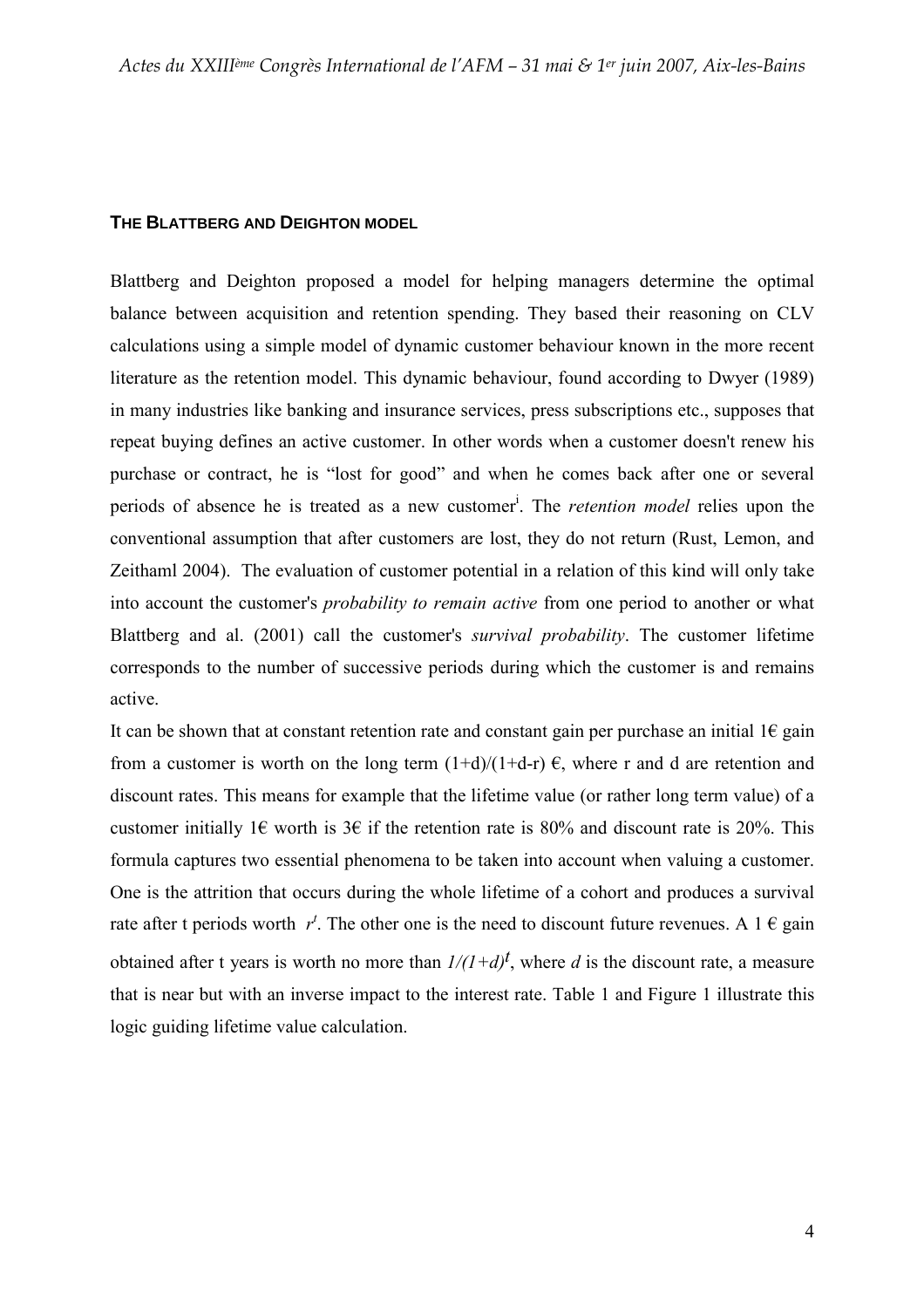

Any future gain generated by a customer will be jointly affected by attrition and discount rate and needs to be corrected by a factor of  $(r/(1+d))^t$  and if this gain g is constant during each period of the customer's lifetime, the discounted sum of these gains on the long term or the customer lifetime value (CLV) is

$$
\sum_{t=0}^{\infty} g \left( \frac{r}{1+d} \right)^t = g \frac{1+d}{1+d-r}.
$$
 (1)

If excluding the initial phase  $t=0$  which can be seen as the acquisition phase then the value or the sum of gains of a newly acquired customer is

$$
\sum_{t=1}^{\infty} g\left(\frac{r}{1+d}\right)^t = g\left(\frac{1+d}{1+d-r} - 1\right) = g\frac{r}{1+d-r}
$$
 (2)

The gains generated by a customer in a simplified retention model during each period are (m- $R/r$ ) (see figure 2) where *m* is the constant margin, *R* the retention cost per targeted customer and  $r$  the constant retention rate.  $R$  is the cost of the marketing effort that is necessary in order to maintain a constant retention rate of  $r$ . (m-R/r) measures customer profitability at each period. It indicates that margin (m) is collected from customers remaining after a retention campaign while retention costs apply to all targeted customers at the beginning of each campaign.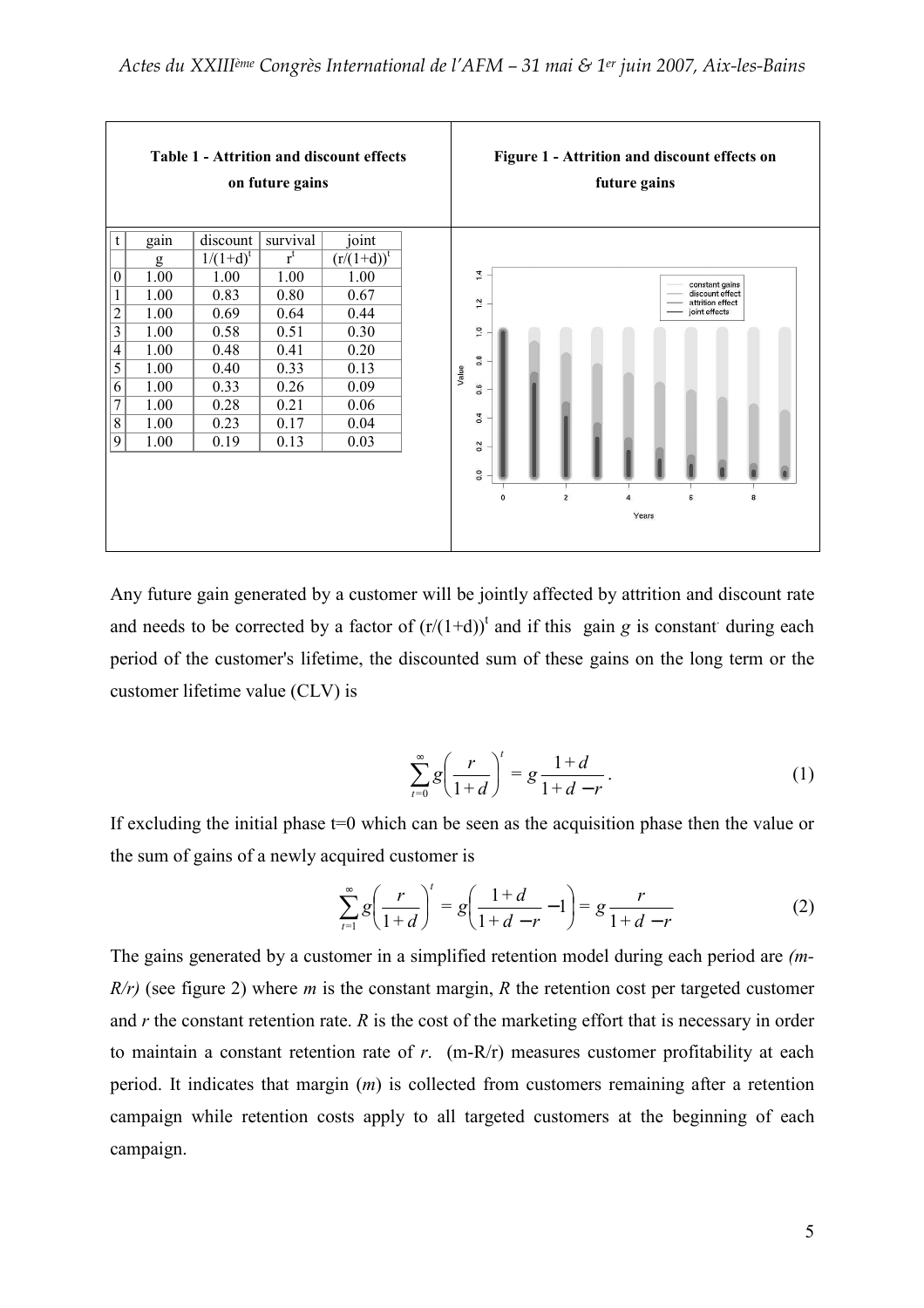At  $t>0$  retention costs (R) are incurred for all targeted customers present in a cohort (at time t) while margin (m) is collected only from those customers who will have responded, meaning those customers who will still be there at the end of the period or at the beginning of the next period (at time t+1)).  $R/r$  is therefore the *cost per retained customer*. As the amount and the value of such periodic gains diminishes due to customer attrition and the need to discount future revenues by a discount rate  $d$ , in order to compute the long term value they must be

multiplied by the deflated sum of customer survival rates  $\sum_{n=1}^{\infty} \left( \frac{r}{1+r^2} \right)^n$ J  $\left(\frac{r}{r}\right)$ l ſ  $\sum_{t=1}$   $\left(1\right)$ t  $+ d$  $\left(\frac{r}{r}\right)^{1} = r/(1+d-r)$ . The

lifetime value of a just retained customer or what Blattberg et alii. (2001) tend to call Retention equity $\mathbf{u}$  is then:

$$
CLV = (m - R/r)\frac{r}{1 + d - r}
$$
 (3)

In order to get the complete image of the customer relationship profitability, customer acquisition phase when prospects are transformed into customers cannot be ignored. By analogy to retention gains, acquisition gain becomes  $m-A/a$  that is the margin  $(m)$  minus customer acquisition cost (A/a). A sequential, chronological representation of all gains of a customer's «lifetime» allows for better understanding of the long term values of a prospect, a new customer, a just acquired customer or an existing customer (figure 2.)

Figure 2. Timeline of gains generated by a customer/prospect



According to the stage the prospect/customer is in at the moment of calculation, several formulations of his Expected Lifetime Value (or long term value) are possible (see table 2).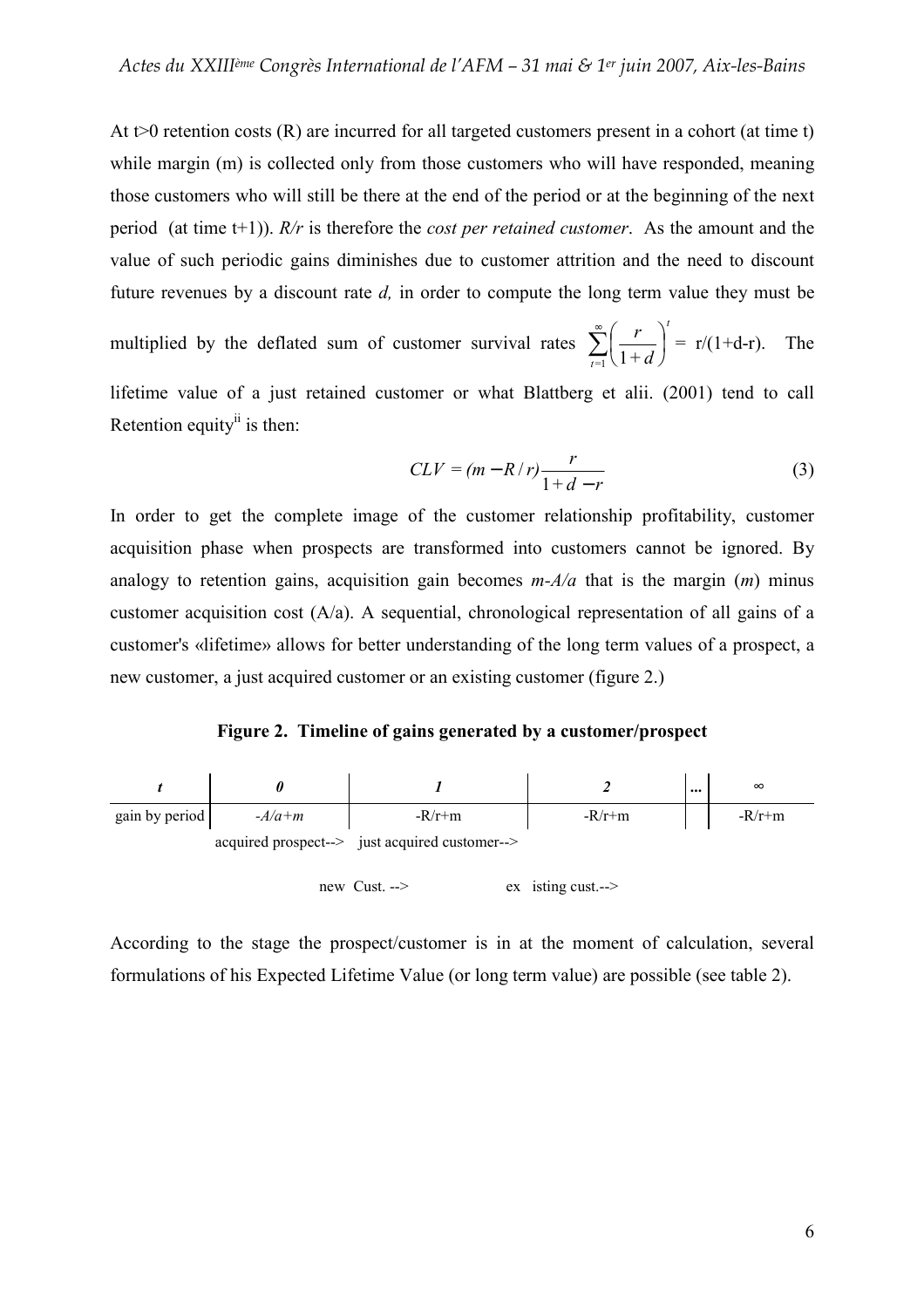| Perspective                                     | Expected Lifetime Value                   |
|-------------------------------------------------|-------------------------------------------|
| Prospect                                        | $a - A/a + m + (m - R/r) \frac{r}{1+d-r}$ |
| New ( $t=0$ ) or existing ( $t>0$ )<br>customer | $m + (m - R/r) \frac{r}{1+d-r}$           |
| Just acquired customer $(t=0)$                  | $(m - R/r) \frac{r}{1+d-r}$               |

Tableau 2 – Calculations of the Expected Lifetime Value according to the stage the prospect/customer is in (adapted from Pfeifer et alii, 2005)

They differ essentially in whether they include the initial margin or not. In this paper we use the CLV (customer lifetime value) notation (formula 3) for the just acquired customer lifetime value which doesn't include the initial margin. The other formulations in table 2, the new and existing customer lifetime values become then  $(m+CLV)$ . As these formulations don't include acquisition costs, Blattberg and Deighton (1996) introduce the term Customer equity (CE).

$$
CE = (m + CLV) - A/a.
$$
 (4)

In order to find optimal acquisition spending this concept needed to be put in a prospect perspective to compute what could be called prospect lifetime value (PLV) or as Pfeifer (2005) suggests EPLV (expected prospect lifetime value).

$$
PLV = a CE = a(-A/a + m + CLV) = a\bigg[ -A/a + m + (m - R/r)\frac{r}{1+d-r} \bigg]
$$
(5)

Thus the lifetime value of a prospect who is going to become a customer is the acquisition rate times the expected value of a newly acquired customer minus the acquisition spending.

Formula (5) is essential to the Blattberg and Deighton (BD) model and a starting point in the BD approach to balance the trade-off between acquisition and retention spending. The BD approach has been recently challenged by Pfeifer (2005). In this paper we thoroughly compare the two approaches, analyse their differences and suggest further extensions.

## **OPTIMISATION PROCEDURES BALANCING ACQUISITION AND RETENTION COSTS COMPARED**

The BD model expresses the retention probability as a function of the marketing effort  $(R)$ directed towards the customers being targeted. A modified exponential function of the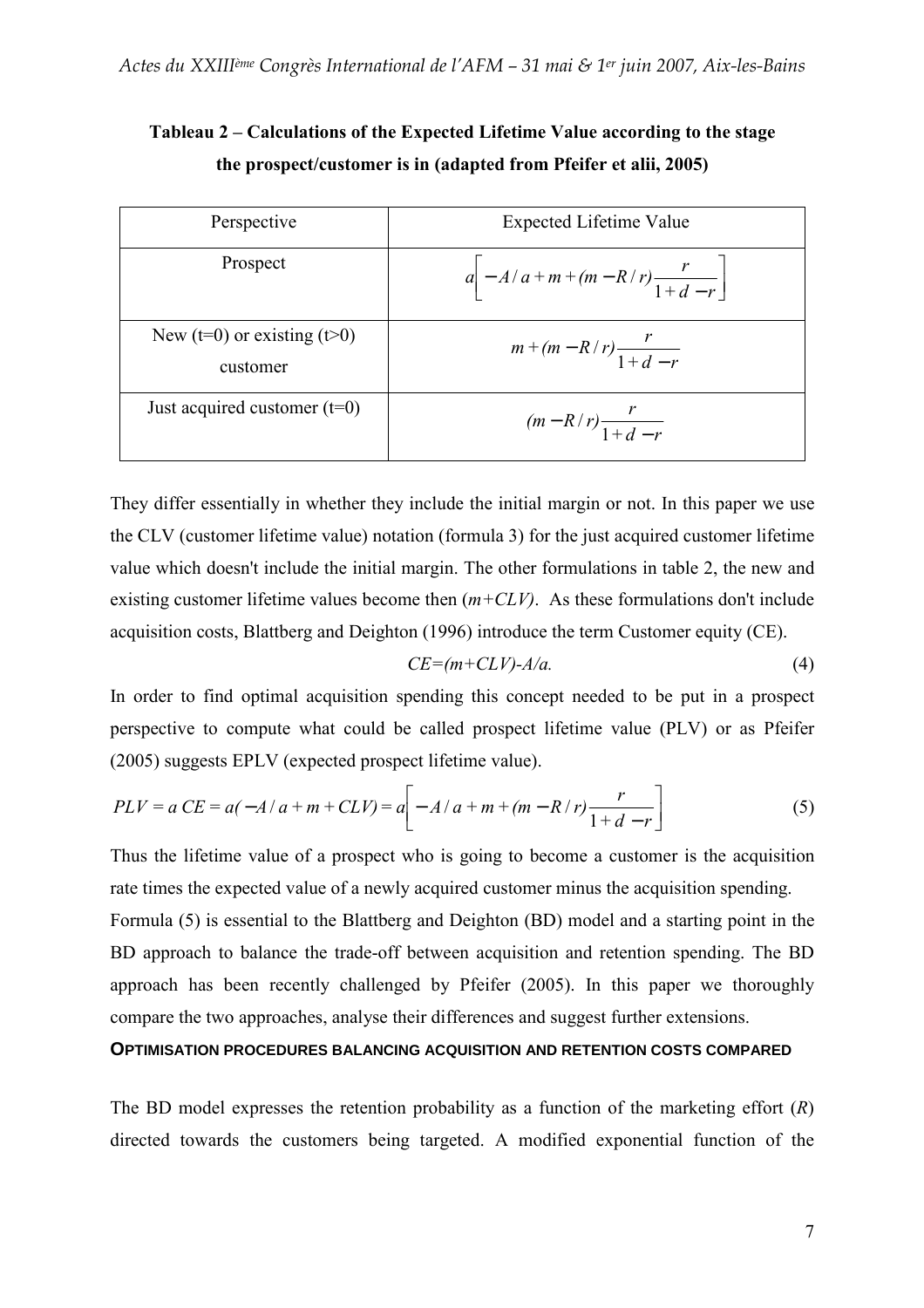retention budget is used whose form is consistent with an assumption of strictly diminishing returns to retention spending.

$$
r = c_r [1 - exp(-k_r R)] \tag{6}
$$

The ceiling  $c_r$  and the sensibility of a customer to retention effort  $k_r$  can be estimated by decision calculus using subjective response estimations from mangers (Berger & Nasr, 1998). Parameter  $c_r$ , the retention ceiling rate, is the manager's direct assessment of the maximum proportion of targeted customers that would be retained if there were no limit to spending. Parameter  $k_r$  can next be determined once the manager gives the current retention spending level and the current retention rate as  $log(c_r/(c_r - r))/R$ .

The fact that the retention curve goes through the origin is seen as a weakness of the BD model by Pfeifer (2005) if the firm expects to retain some percentage of customers even in the absence of retention spending. We show that this "weakness" can be easily overcome without influence on the fundamental results of the model by introducing an additional parameter in the response function that does not affect marginal retention cost.

$$
r=f_r+(c_r-f_r)[1-exp(-k_rR)] \qquad \qquad (7)
$$

Parameter  $f_r$  the retention floor rate, is the managers direct assessment of the proportion of targeted customers that would be retained in absence of retention spending, and can be seen as a measure of customer inertia.

By introducing (7) or (6) in (3) the retention costs that maximise CLV can be found. As there is no closed form expression in order to find the optimal retention spending  $R^*$ , Blattberg and Deighton suggest to find it graphically.

Similarly to the retention response function, the model assumes that acquisition rate  $a$  is a decelerating function of acquisition spending per prospect (A):

$$
a = c_a [1 - exp(-k_a A)] \tag{8}
$$

Where  $c_a$  is the ceiling and  $k_a$  is the sensibility of prospects to acquisition efforts.

To find the optimal balance between customer acquisition and retention spending Blattberg and Deighton (1996) suggest to start with maximising, what we call, the prospect acquisition *value*  $a(m-A/a)$  using formula (8) to express the prospects acquisition response as a function of marketing efforts. They then use the resulting optimal acquisition rate  $a'$  to find the optimal retention equity in a prospect's perspective (see table 3). A generic formulation of this two step optimisation procedure is given in formula 9: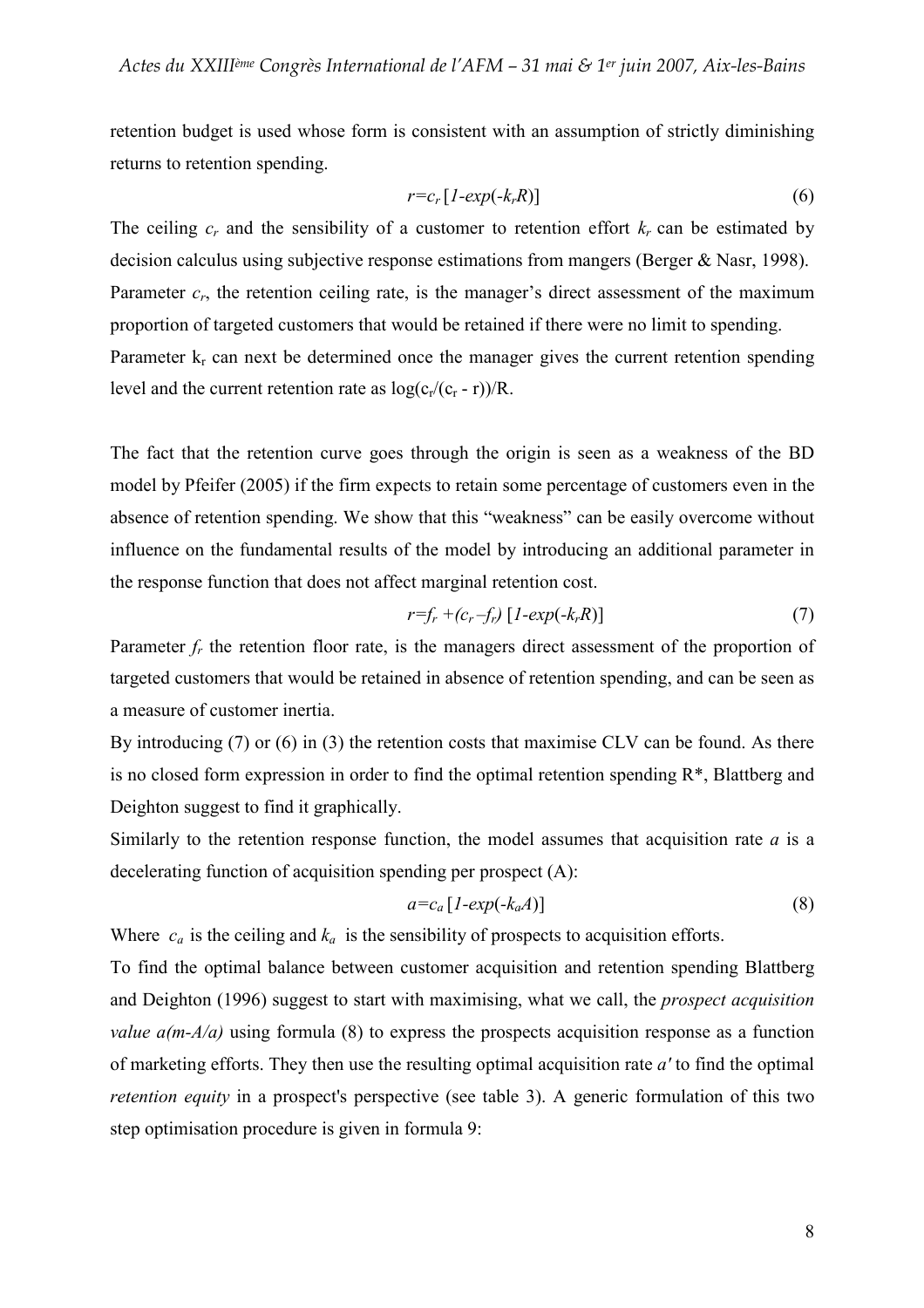$$
\underbrace{a(A)(m-A/a(A))}_{\max(I)\to a'} + \underbrace{a'(m-R/r)}_{\max(2)} \underbrace{r}_{1+d-r}
$$
(9)

This procedure is criticised by Pfeifer (2005) who considers it "unnecessarily myopic". In his view acquisition expenses are "suboptimal" when considering the smaller immediate gain (the margin  $m$  produced by an acquired customer) instead of taking into account the bigger long term value of a new customer  $(m+ CLV)$  (see table 3). It is the *long term value of a* prospect to be acquired  $a(m+CLV) - A$  and not that prospect's acquisition value  $(am - A)$ that should be maximised. Without changing the original formulation of the model (equation 5) he reverses the original two-step optimisation procedure by first finding the retention spending  $(R^*)$  that maximises the new customer's lifetime value and then using it in the next step to find the optimal acquisition spending (A\*), as in formula 10.

$$
a(A)\underbrace{\left(m + (m - R/r)\frac{r}{1 + d - r}\right)}_{\text{max}(1)} - A
$$
\n(10)

Table 3 tries to summarise the differences between the two optimisation procedures.

Table 3. - Comparison of two procedures to optimally balance customer acquisition and retention costs

| <b>Compared elements</b>                                    | <b>Blattberg et Deighton (1996)</b>                                                                                                                                              | Pfeifer(2005)                                        |  |
|-------------------------------------------------------------|----------------------------------------------------------------------------------------------------------------------------------------------------------------------------------|------------------------------------------------------|--|
| Perspective regarding the<br>customer acquisition stage     | Short term                                                                                                                                                                       | Long term                                            |  |
| Gains used to optimise<br>acquisition value                 | Margin                                                                                                                                                                           | CLV of a new customer                                |  |
| Calculation perspective                                     | Prospect                                                                                                                                                                         | Prospect                                             |  |
| Customer value components<br>(isolated)                     | Prospect acquisition value $+$ just<br>acquired CLV in a prospect perspective                                                                                                    | Prospect Lifetime Value -<br><b>Acquisition Cost</b> |  |
| Formulation (same formula,<br>different maximisation order) | $a(A)(m - A/a(A)) + a' CLV(R)$<br>$max(1) \rightarrow a'$<br>max(2)                                                                                                              | $a(A)(m+CLV(R))-A$<br>max(1)<br>max(2)               |  |
| Stage 1                                                     | Find acquisition spending $A^*$ that<br>maximises acquisition value of a<br>prospect (on the short term) $a(m-A/a)$<br>and consider the optimal rate a' obtained<br>in this way. | Find retention spending $R^*$ that<br>maximises CLV. |  |
| Stage 2                                                     | Find retention spending $R^*$ that<br>maximises CLV.                                                                                                                             | Find acquisition spending A* that<br>maximises PLV   |  |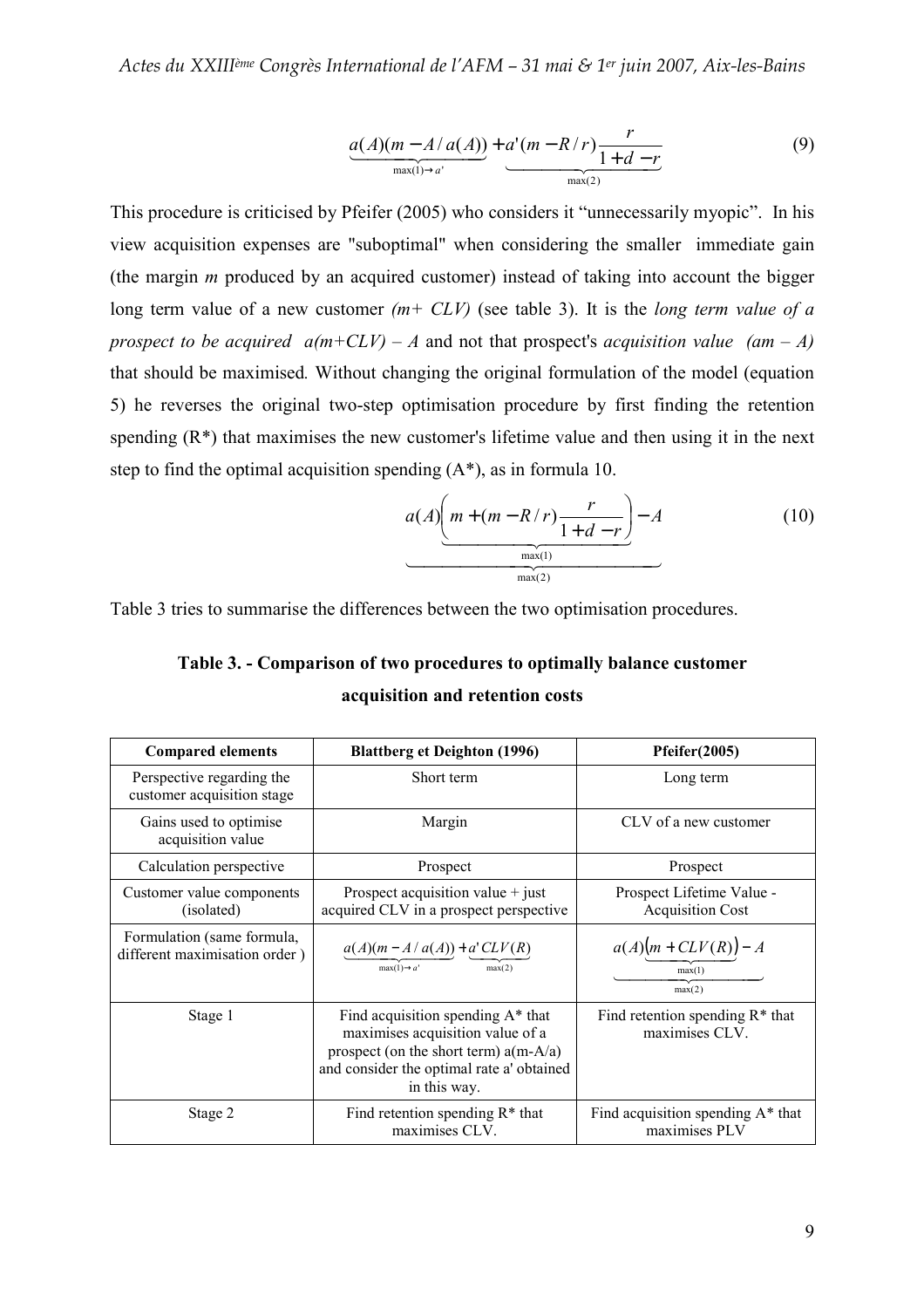In our opinion the two optimisation procedures have merits. The Blattberg and Deighton method looks for complete separation between the acquisition and retention stage and seems to adopt a risk adverse attitude to acquisition spending optimisation. This is a short term view which results in lower acquisition rate and spending as compared to the long term view suggested by Pfeifer (2005). The latter, by adopting a risk neutral attitude, regroups the two stages and integrates expected customer value in the calculation that aims to optimise acquisition spending. By replacing the margin with the lifetime value the latter method invests more in customer acquisition and potentially results in higher customer equity and lower optimal ratios of customer retention to acquisition.

Although we adopt Pfeifer's (2005) approach in our subsequent developments, we don't reject the original BD model and don't consider their optimisation procedure as being wrong. We prefer to regard it as an alternative trying to separate reality that can be measured (acquisition value) from the future that can be only be guessed or estimated (retention value)  $\ddot{\text{iii}}$ .

By taking Blattberg and Deighton's original numeric example the comparison between the two procedures can be illustrated graphically as in figure 3.





 $-r\%$  = retention rate on a negative scale,  $-a\%$  = acquisition rate on a negative scale, PLV=expected prospect Lifetime value, CLV=Lifetime value of a just acquired customer, AV=Acquisition value of a prospect, CE\*= optimal customer equity in a prospect perspective,  $\mathbf{R}^*$ =optimal retention spending ,  $\mathbf{r}^*$ =optimal retention rate,  $\mathbf{A}^*$  = optimal acquisition spending (short term view as in Blattberg & Deighton, 1996), A''=optimal acquisition spending (long term view as in Pfeifer, 2005), a'=optimal acquisition rate (short term view), a''=optimal acquisition rate (long term view)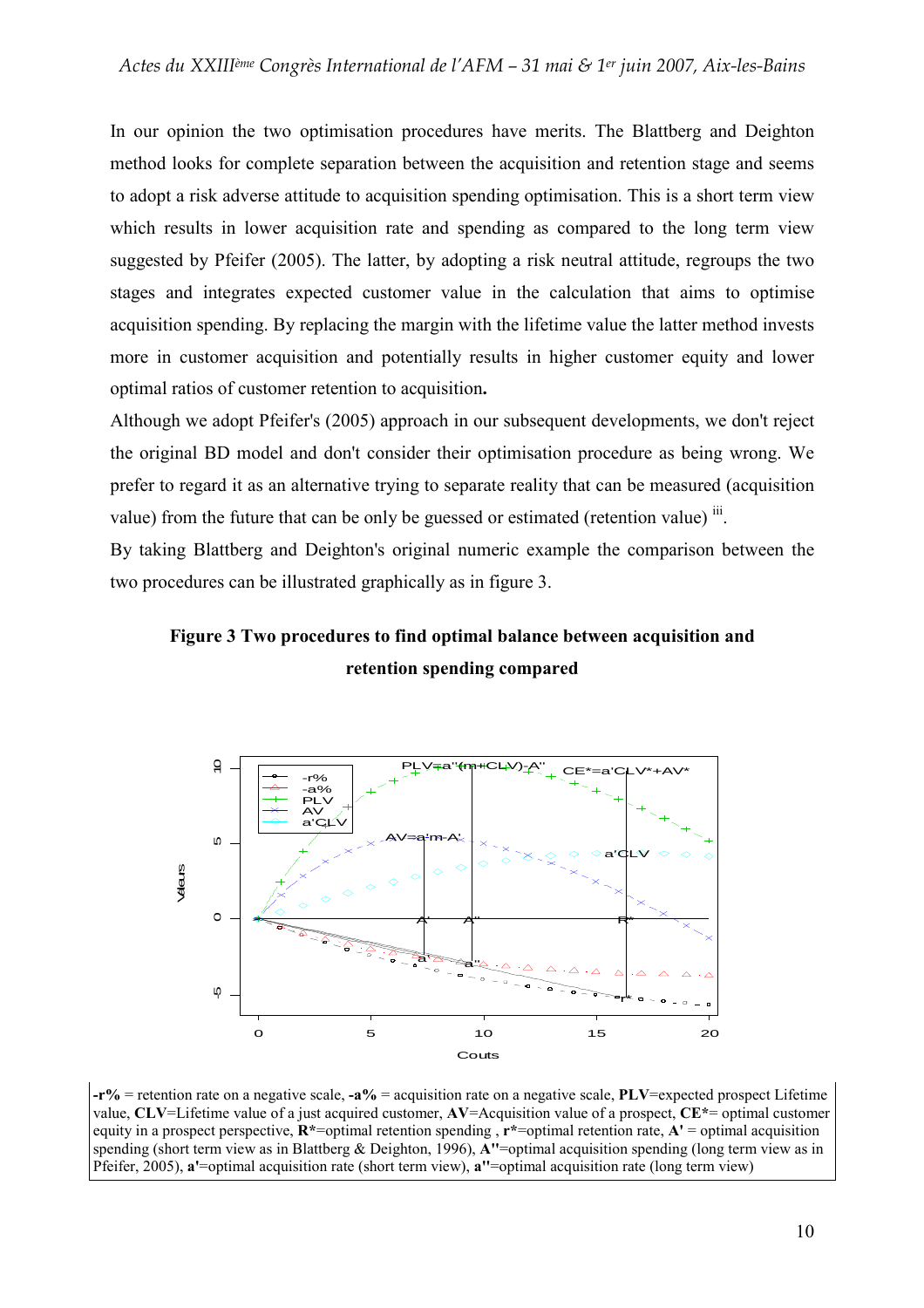The parameters defining retention response behaviour are inferred from managerial experience. The response ceiling  $c_r = 70\%$  is directly assessed while the responsiveness parameter  $k_r$  is calculated knowing the retention rate  $r=40\%$  obtained for a given retention effort per customer R=10\$. It results in  $k_r = log(c_r/(c_r-0.4))/10 = 0.0847$ .

Figure 3 shows how the retention spending per targeted customer determines the response curve of the retention rate and indicates graphically the optimal spending  $R^*$  that produces the highest CLV. Notice that this curve, that is represented on the negative scale, starts at the origin<sup>iv</sup>, goes through the point (\$10,0.4), and increases asymptotically to the ceiling rate  $(c_r)$ . At optimal spending of 16.32\$ the firm retains 52.4% of its customers at an average (or cost per retained customer) of \$30.1 to achieve a maximum CLV\* of \$17.2 for a just acquired customer or \$67.2 for a new customer if acquisition margin (m=50) is included.

Acquisition behaviour is similarly inferred in the original BD example, by directly assessing the acquisition response ceiling  $c_a = 40\%$  and by computing the responsiveness parameter  $k_a$ using the response rate  $a=20\%$  for a given acquisition spending  $A=5\$  to be  $k_a=log(c_a/(c_a (0,2)/5=0.13863$ .

Figure 3 shows how acquisition spending per prospect determines acquisition rates and can indicate the optimal acquisition spending graphically. Here the original BD procedure differs from Pfeifer's (2005). By separating an acquisition value that ignores future gains from retention value, it finds smaller optimal acquisition spending. By spending an optimal  $A'=(1/k_a) \ln(k_a \ c_a \ m)$  =7.356\$ a prospect acquisition rate of  $a'=25.57\%$  is obtained at an average cost (or cost per acquired customer) of 49\$ leading to a maximum prospect acquisition value a(m-A/a) of \$5.43. By adding the just acquired customer lifetime value in a prospect's perspective (a' CLV\*), optimal Customer Equity in a prospect's perspective is obtained (9.83\$).

Pfeifer's approach considers not only present gains (margin) but also future gains (CLV) when maximising prospect acquisition value. This results in higher optimal acquisition spending  $A'=(1/k_a) \ln(k_a \ c_a \ CLV^*) = $9.49$  to convert 29.2% of the prospects at an average cost of \$32.42 to achieve an optimal prospect lifetime value PLV\* of \$10.18.

Besides the difference in the optimal amount to be spent on customer acquisition, in this particular numeric example the managerial recommendations differ fundamentally as to the optimal ratio between acquisition and retention spending a firm should adopt. The BD pessimistic approach which doesn't give future credit to acquisition recommends at optimality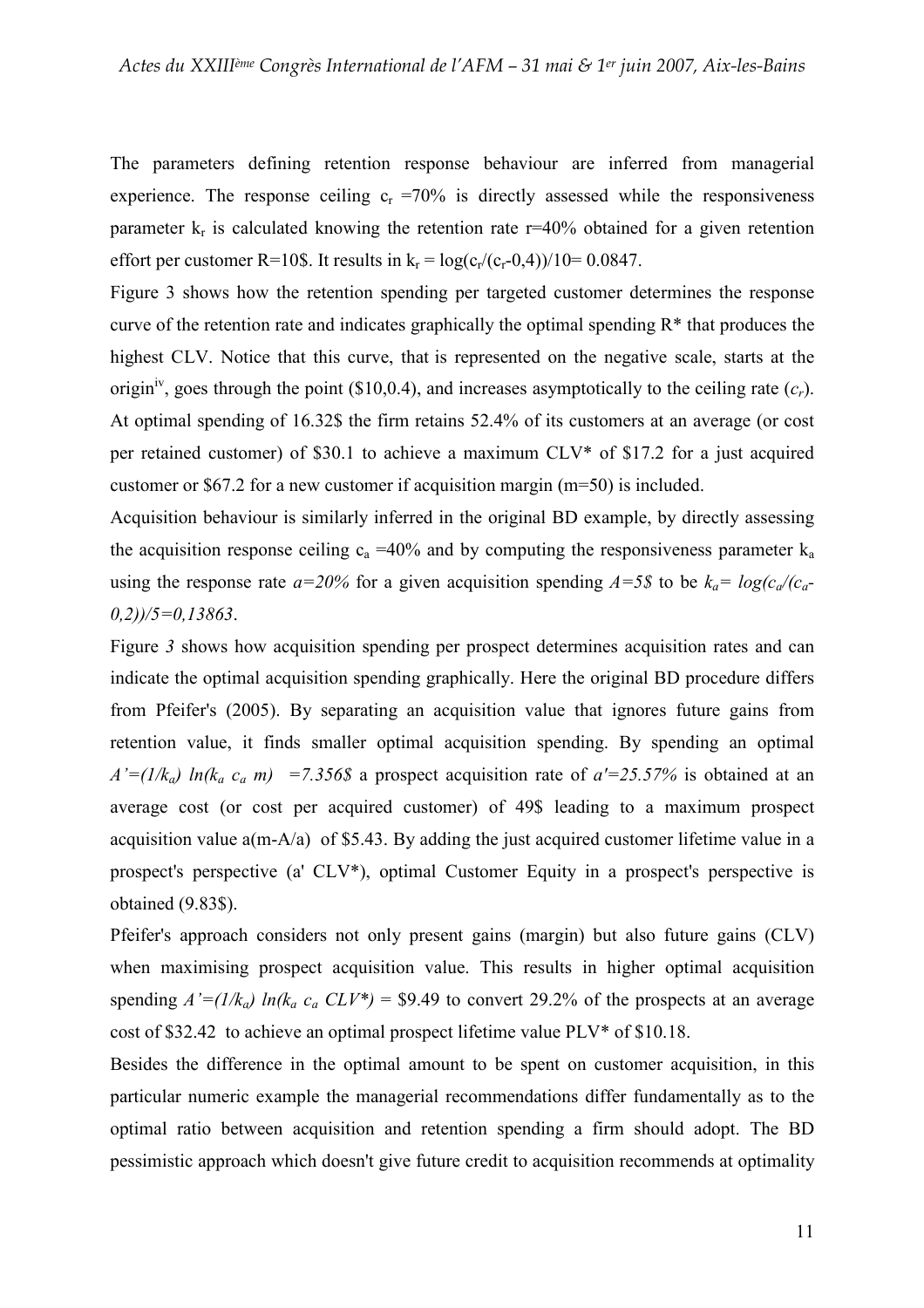spending more on customer retention than on customer acquisition. Pfeifer's long term view gives more credit to acquisition and recommends in this specific example spending more on acquisition than on retention. This situation is illustrated graphically in figure 3. Optimal average acquisition and retention costs are ratios of these spending to the response rates they achieve. Graphically they are equivalent to cotangents of the acute angles starting in the origin (0,zero) and having as adjacent side of the triangle the optimal spending and as opposite side the response rate. The bigger this ratio (or the cotangent) is the bigger the angle. Optimal average retention spending is represented by the acute angle  $R * 0r *$ . Optimal average acquisition spending is represented by angle  $A' 0 a'$  for the original BD approach and by angle  $A''0a''$  for Pfeifer's procedure. Compared to the angle indicating optimal average retention cost in figure 3, a bigger angle corresponding to the BD approach signifies smaller optimal average acquisition cost and recommends spending more on retention than on acquisition at optimality, while a smaller angle associated to Pfeifer's approach signifies bigger optimal average acquisition cost and recommends spending more on acquisition than on retention.

#### **AN ANALYTIC SOLUTION TO THE BD PROBLEM**

As mentioned before the retention response function used in the BD model (the modified exponential function) doesn't lead to a closed form expression for the optimal retention spending R\*. Therefore the original authors suggest a graphic solution while other's like Pfeifer (2005) give numeric solutions (using Microsoft Excel's Solver). We introduce a response function that allows finding the optimal retention spending analytically with a closed form expression. The obvious advantage is quasi instantaneous calculation of the optimal marketing spending in the BD problem. This facilitates large scale sensitivity analysis and allows for a thorough investigation of optimal retention versus acquisition spending ratios under varying conditions.

This function applied to retention response is

$$
r = c_r \left( 1 - \frac{1}{1 + k_r R} \right) \tag{11}
$$

Like the original retention response expression (the modified exponential function - formula 6) our function is consistent with an assumption of strictly diminishing returns to retention spending.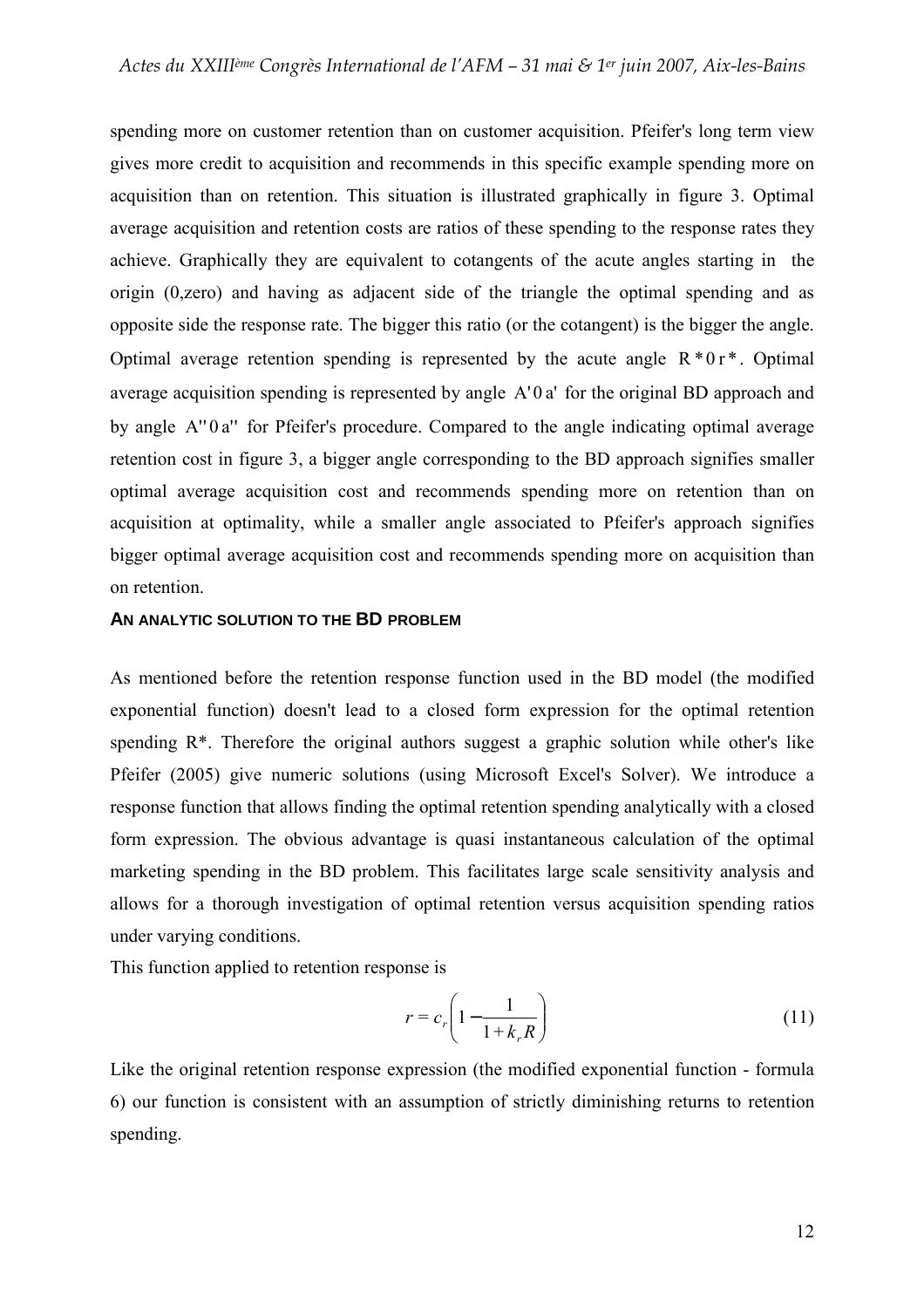By introducing 11 in 3 and setting the derivative of the latter CLV expression by R equal to zero the retention spending that achieves highest customer lifetime value is given by:

$$
R^{\mu} = \frac{-d - 1 + \sqrt{(1+d)c_r[(1+d-c_r)k_r m + 1]}}{k_r(d+1-c_r)}
$$
 (12)

In the appendix we provide a comparative list of indicators used in the Blattberg  $\&$  Deighton model derived for the original modified exponential response function and for the proxy function being introduced<sup>v</sup>.

This closed form expression we suggest might be easily applied in sensitivity analysis. It also helps deduce some limits or border conditions that should be observed in such situations. One such limit is the need to verify that optimal spending is positive. We show that this condition is satisfied for optimal retention spending when  $c_r k_r > 1/m$  or  $m > 1/(c_r k_r)$ . Similarly in order to have a positive optimal acquisition spending the following condition needs to be satisfied  $c_a k_a > 1/CLV^*$  or  $CLV^* > 1/(c_a k_a)$ . This is an interesting result as it links ceiling and responsiveness parameters to profitability and value measures. To illustrate lets take the original BD example. In order to have positive optimal retention spending the margin must be bigger than 1/(0.7\* 0.0847)=16.87\$ and in order to have positive optimal acquisition spending the maximum CLV must be bigger than  $1/(0.4*0.13863)=18\$ . An analyst can use these border conditions in several ways. He can, as already illustrated, find the minimum margin and optimum CLV that is needed in order to satisfy the border conditions knowing the prospects' and customers' responsiveness and response ceiling. He could also calculate border values for the responsiveness coefficients when knowing response ceiling, margin and optimal CLV. And finally he could compute response ceiling values border values when knowing responsiveness, margin and optimal CLV.

#### **OPTIMAL ACQUISITION VERSUS RETENTION COST RATIO ANALYSIS**

Analysing the optimal ratio between retention and acquisition costs provides further guidance to managers into whether it is optimal to spend more on retention when customers are cheaper to retain than to acquire. The ratio between retention and acquisition cost for a customer that marketing folklore generally fixes at 5 and for which empirical evidence (Sterne, 2003) suggests an interval varying from 3 to 20, should refer to costs per retained  $(R/r)$  and acquired  $(A/a)$  customer and not to marginal costs, as theoretically at optimality marginal retention and acquisition costs should be equal. We show that these average costs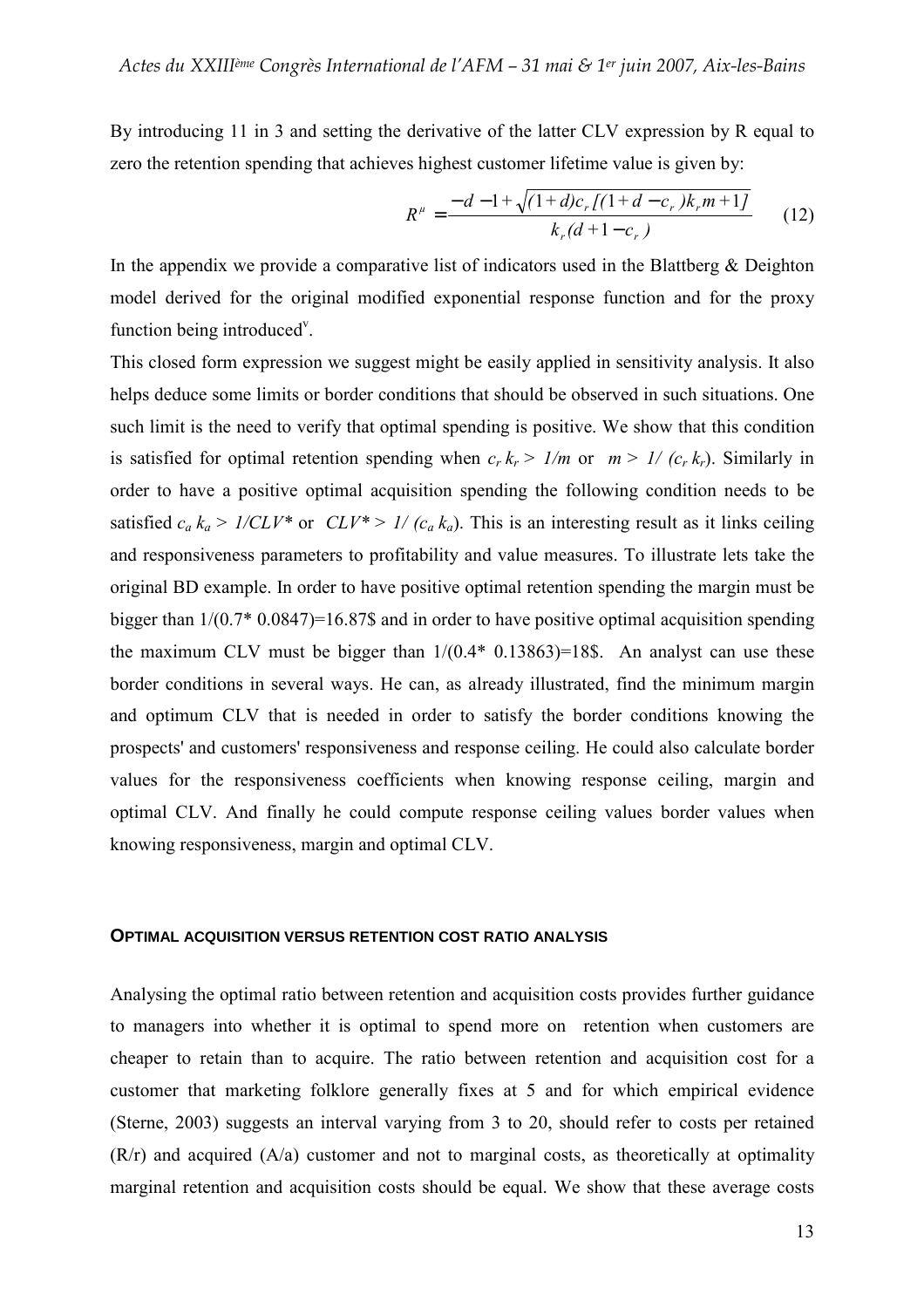can be represented as cotangents in the graphical representation of the BD model, where optimal spending  $(A', A''$  or  $R^*)$  is the adjacent side and the optimal response rate  $(a', a''$  or  $r^*)$ is the opposite side of a triangle defining an acute angle whose size can then be visually used to evaluate the optimal ratio between retention and acquisition costs (see figure 3).

Pfeifer (2005) tries to prove that there is "no rule" that cheaper retention than acquisition costs imply spending more on retention by using a "carefully constructed" numerical example based upon BD's original example. We challenge this opinion and try to prove that there are rules. Cheaper to retain implies a combination of responsiveness (elasticity) and amplitude (ceiling – floor) in the customer response curve compared to the prospect's one. When the amplitudes of the two response curves are identical higher responsiveness in retention implies that it is optimal to spend more on retention and vice versa. Amplitudes can, when higher for retention than for acquisition (which is normally the case), strengthen this ratio in favour of retention if retention responsiveness is higher but can influence the opposite way when acquisition responsiveness is higher. This situation appeared in the original BD example and has been speculated by Pfeifer (2005). But his "carefully constructed example" is rather extreme and invalidates somehow the conclusions) $v^i$ .

Instead of isolated "carefully constructed" numerical examples we use our analytic solution to the BD problem in order to produce a systematic decision support tool that uses iso-curves or contour lines that clearly show how varying pairs of acquisition and retention responsiveness parameters influence the optimal ratio among the two spending alternatives (see figure 4).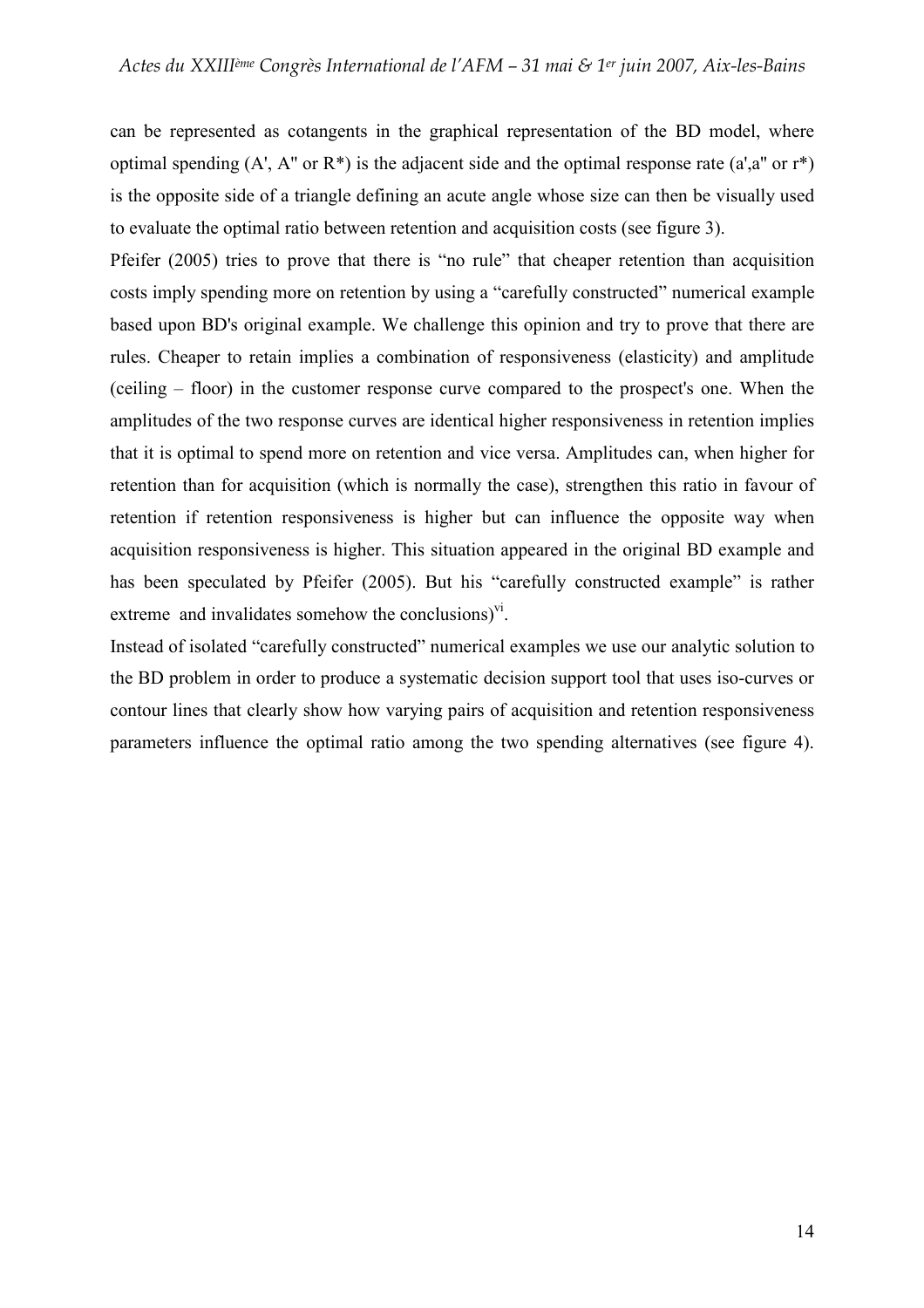

Figure 4 - Ratio of optimal average acquisition to retention spending for varying customer and prospect responsiveness

Figure 4 shows the ratio of optimal average acquisition to retention spending for customer and prospect responsiveness varying systematically. Four situations are illustrated, two using our analytic solution for optimal retention spending (figure 4a and 4b) and two using the original numeric solution for comparison. For each solution the "normal" BD example (figure 4a and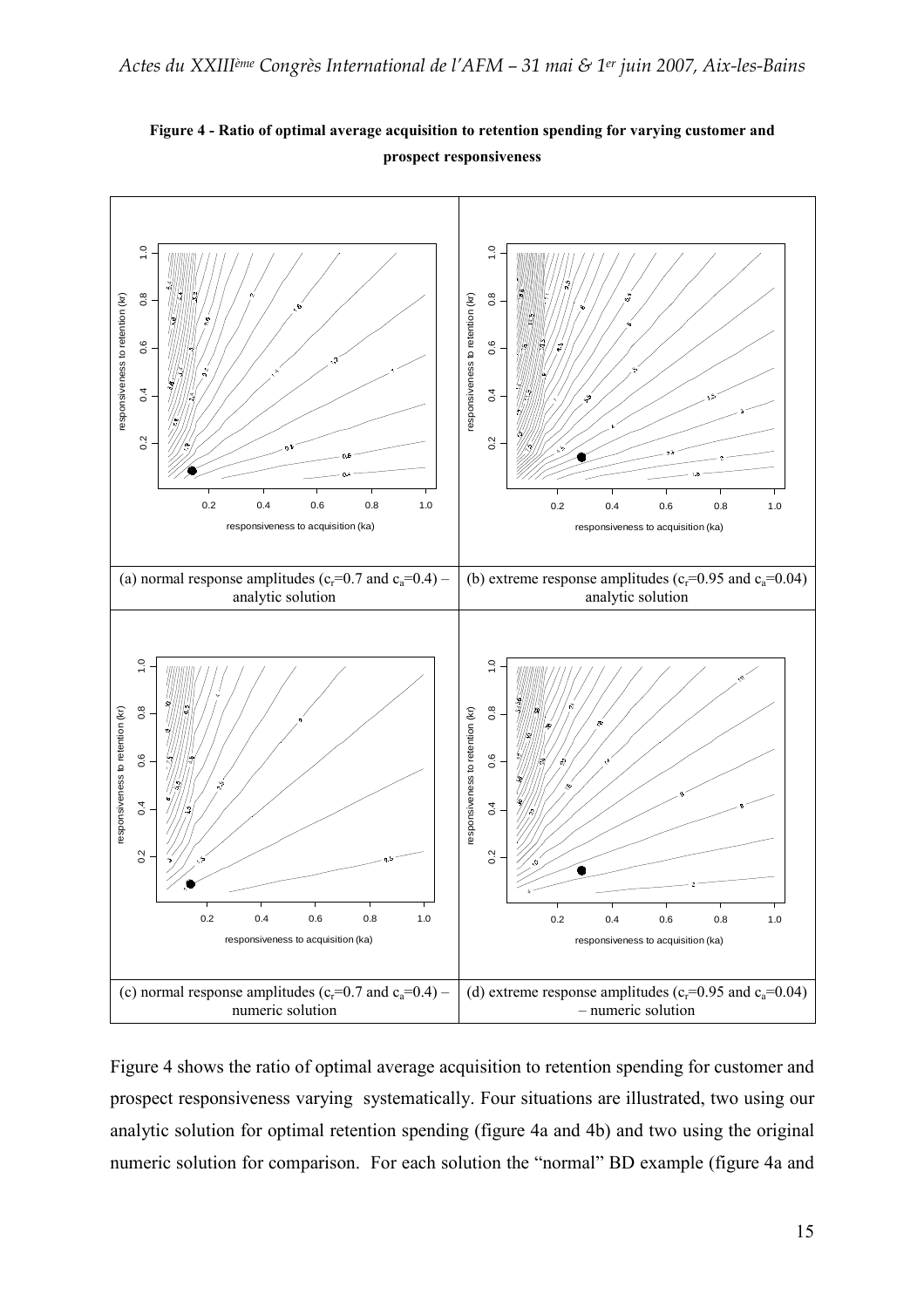4c) and Pfeifer's extreme example (figure 4b and 4d) are fixing the response amplitudes. The filled circles indicate responsiveness parameter values for acquisition and retention corresponding to each example. The optimal ratio between acquisition and retention spending that is achieved by those responsiveness parameters can be read from the contour lines on each ratio map. For the original BD example one can see in figure 4c that the acquisition and retention responsiveness parameters were 0.13863 and 0.0847 respectively and that the resulting optimal ratio between acquisition and retention spending was slightly bigger than one. For the "extreme" Pfeifer (2005) example one can see in figure 4d that the acquisition and retention responsiveness parameters were 0.2888 and 0.1440 respectively and that at optimality the cost to acquire a new customer was five times (5x) the cost to retain an existing customer. This 5x ratio between optimal acquisition and retention costs is often mentioned in relationship marketing folklore.

For the normal situation our analytic solution (see figure 4a) gives a rather similar ratio map to the numeric solution (figure 4c). This proves that the new response function that has been introduced by us can be successfully used in "normal" situations as a "proxy" for the modified exponential retention response function and provide an easy and rapid way to compute the optimal ratio between average acquisition and retention spending. For "extreme" differences in response amplitude between acquisition and retention our analytic solution tends to understate the optimal ratio. Although the modified exponential function has been widely used in marketing, our function and the analytic solution it comes with doesn't need to be regarded as a "proxy". Its "satisficing" saturation and decreasing returns properties recommend it as a response function on its own that can be used as an alternative to represent customer retention response.

In order to produce optimal ratio contour maps with the numeric solution (figure 4a and 4b) we used powerful numeric optimisation algorithms available in S-plus and R systems (R Development Core Team, 2006).

Managers can use these contour maps corroborated with a decision support tool that would allow them to estimate either objectively or subjectively (by decision calculus) their customers' acquisition and retention response curves and find optimal acquisition and retention spendings like in figure 5.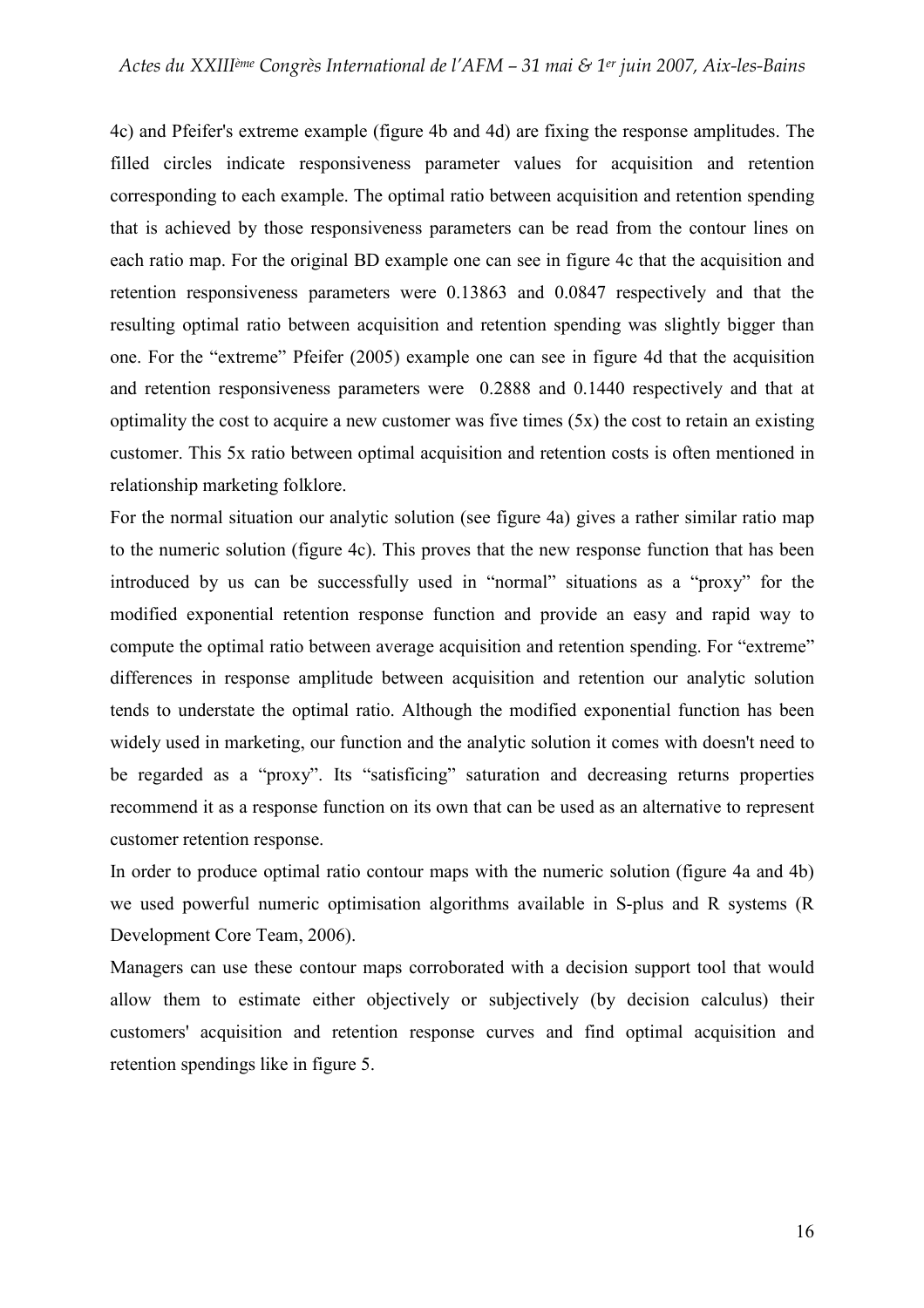

Figure 5 – Visual decision support to optimal acquisition and retention spending

After having estimated the acquisition (a) and retention (r) response curves as in figure 5a associated to the original BD example or as in figure 5b linked to Pfeifer's example, the manager obtains optimal acquisition and retention spendings where from optimal ratio between retention and acquisition spending can be derived. Graphically the optimal ratio is also given by the cotangent of the *optimal retention angle*  $(r * 0R^*)$  divided by the cotangent of the *optimal acquisition angle* ( $a''0 A''$ ). One can easily see in figure 5a that retention angle is slightly bigger than the acquisition angle which gives an optimal retention to acquisition ratio near to one. This result can be identified on the contour map in figure 4a. On figure 5b the retention angle is much bigger than the acquisition angle. This ratio is near to 5 and can be identified on the contour map in figure 4b. In a segmented customer base, response to acquisition and retention efforts varies among segments and each segment can be positioned on a contour map. According to its responsiveness to acquisition and retention efforts the segment's optimal ratio can be read from the map. If response amplitude is similar among segments, then several segments can be positioned on the same contour map. Customer acquisition and retention policy can take profit from such decision support tools.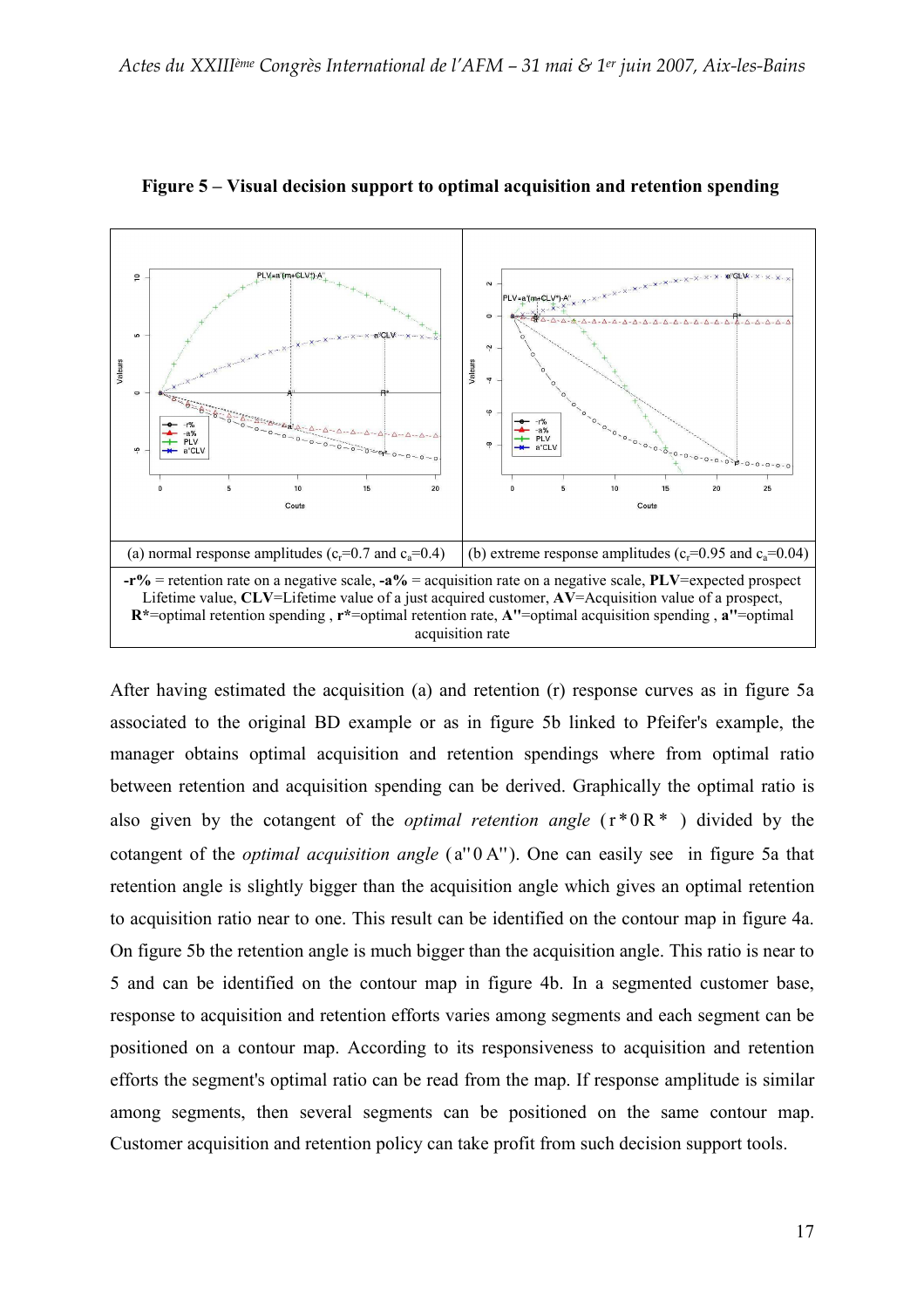#### **CONCLUSIONS AND FURTHER RESEARCH**

The contributions of this research focus on the BD model and its extensions. This model consists essentially of two customer and prospect response models, of a simple customer dynamic behaviour model (the "retention model") and of an optimisation procedure for balancing customer acquisition and retention spending. As such it is a rather stylised model, well suited to explore the rationale that control marketing efforts to acquire new customers and retain existing ones. We adopt Pfeifer's (2005) modification of the BD optimisation procedure as it seeks a sound economic formulation to balancing customer acquisition and retention efforts. We don't go that far as to consider the BD optimisation procedure wrong and prefer to see it as a short term and pessimistic approach when finding optimal acquisition costs. We appreciate the BD model's approach to complexity reduction and separation of concerns.

Our analysis of the question whether it is optimal to spend more on retention when customers are cheaper to retain than to acquire, diverges from the one offered by Pfeifer. While Pfeifer considers that there is no rule and tries to prove it by two "carefully constructed" numerical examples, we build maps of optimal ratio between acquisition and retention spending as a decision support tool that enable us to show that there are rules. These rules are determined by a combination of responsiveness and amplitude in the customer response curve compared to the prospect's one. When the amplitudes of the two response curves are identical higher responsiveness in retention implies that it is optimal to spend more on retention and vice versa. Amplitudes can, when higher for retention than for acquisition (which is normally the case), strengthen this ratio in favour of retention if retention responsiveness is higher but can influence the opposite way when acquisition responsiveness is higher.

As for the original response functions in the BD model there is no closed form expression to compute optimal retention spending we used powerful numeric optimisation algorithms available in R/S-plus statistic systems in order compute the optimal customer acquisition versus retention spending ratio. Maps could be drawn representing ratio values corresponding to all combinations of retention versus acquisition responsiveness parameters under given response amplitudes. In this way the rules linking response amplitude and responsiveness to optimal ratio of retention to acquisition spending are visually revealed and can be used by managers and analysts.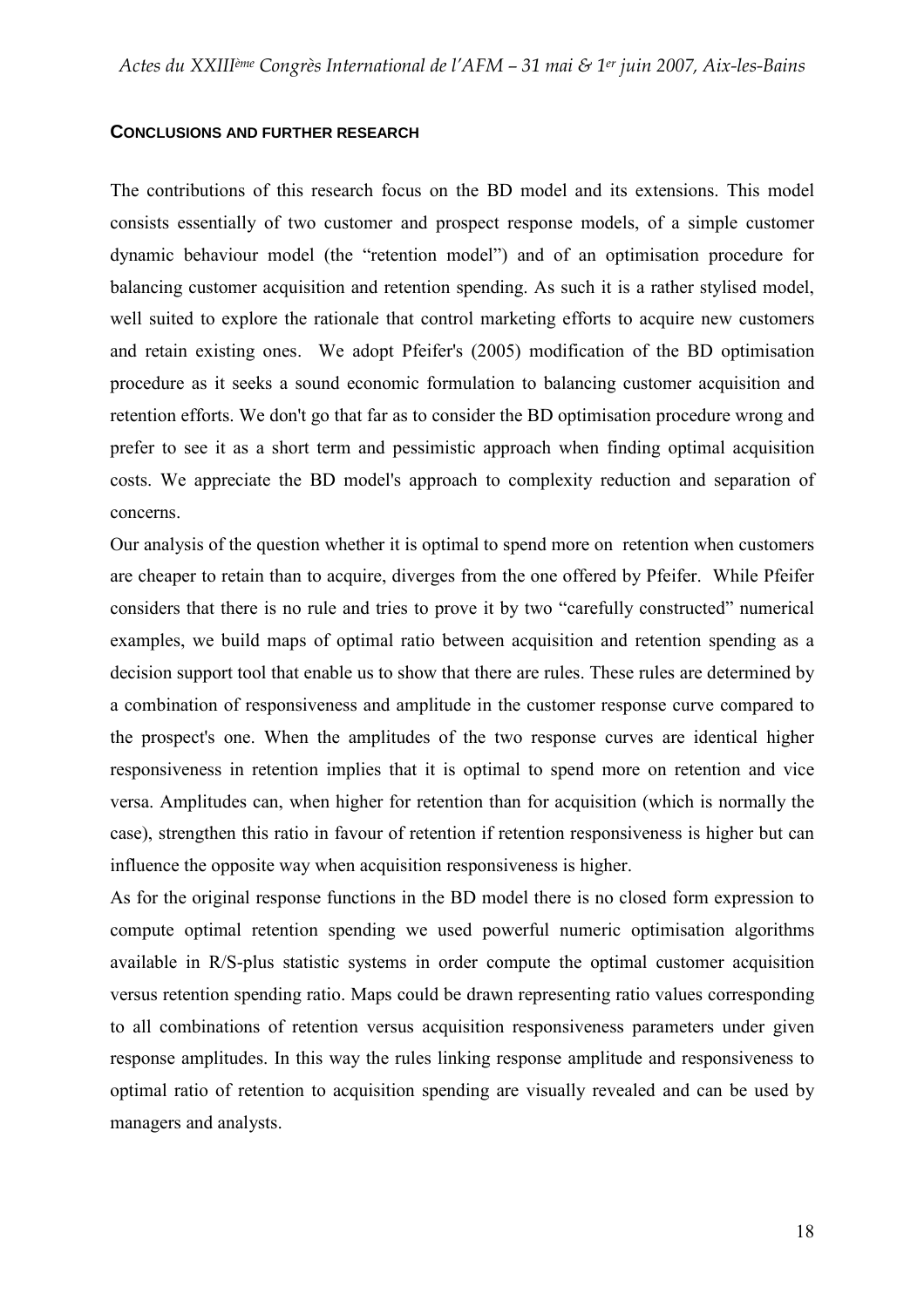An important contribution of this paper is the analytic solution to the BD problem. It uses a different response function that replaces the original modified exponential response functions. The closed form expression for optimal retention spending that results makes all calculations significantly quicker and accelerates the drawing of contour maps as a decision support tool.

Visual decision support artefacts like representing average retention and acquisition spending as cotangents of triangles that are added to the BD graphical solution can also to be considered as contributions of this paper.

By analogy to the analytic solution to the BD problem presented here, further research might try to develop proxy formulas enabling managers to approximate the optimal ratio between retention and acquisition spending by avoiding computing intensive numerical solutions. Some of the artefacts discussed or developed here in customer cohort context might be extended to the larger customer base and customer portfolio context.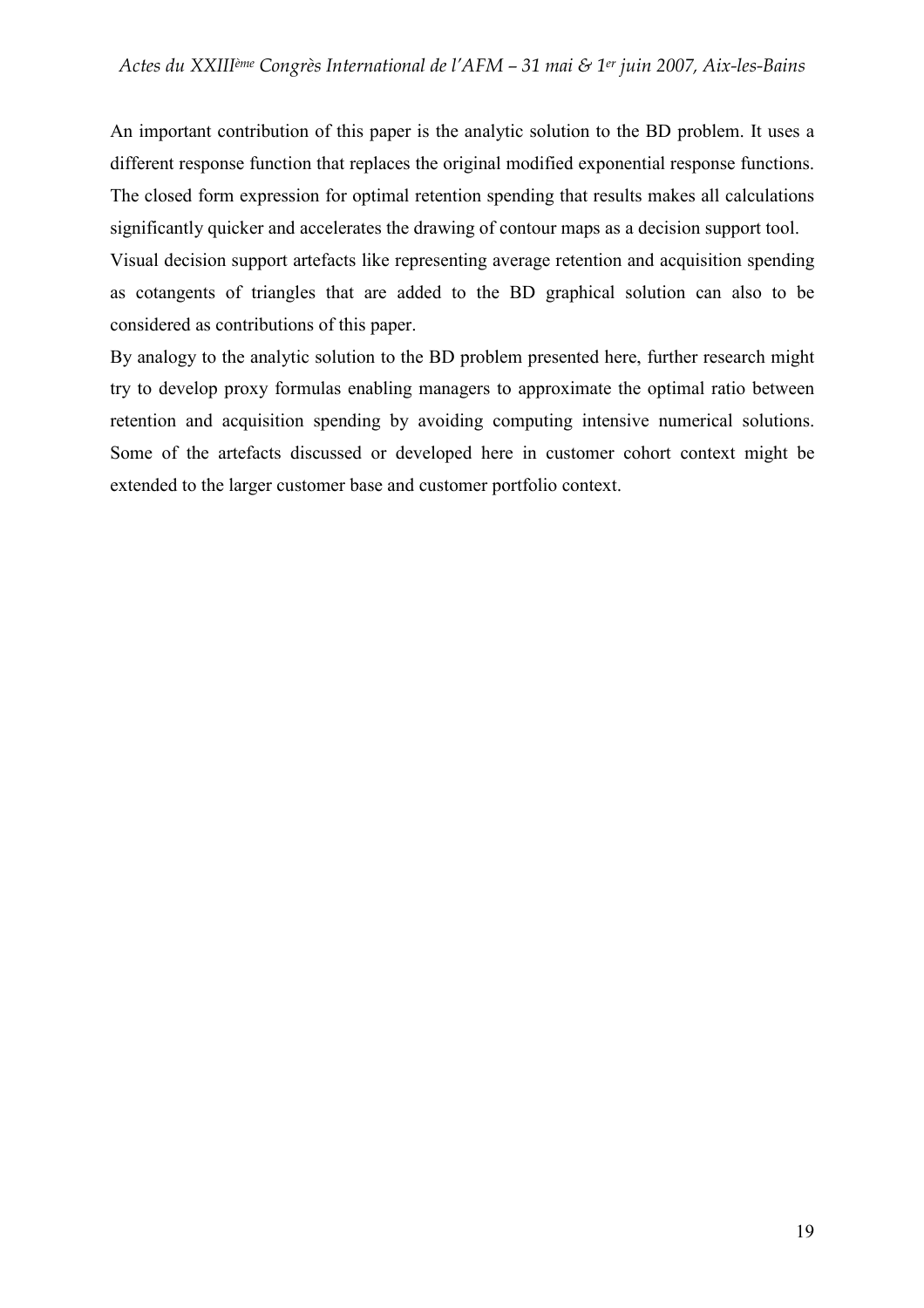### **REFERENCES**

Ambler (2003) Marketing: the trouble with Finance, Business Strategy Review, 14, 3, 54-62 Berger, P D. and Nada I. Nasr (1998), Customer Lifetime Value: Marketing Models and

Applications, Journal of Interactive Marketing, 12 (1), 17–30.

Berger. P. D. and Nasr-Bechwati, N. I. (2001) The allocation of promotion budget to maximize customer equity, *OMEGA*, 29, 49–61.

Berger, P. D. and Bernstein, D. (2002) The optimal trade-off between acquisition and retention promotion — An application to the diagnostic self-testing market, International Quarterly Journal of Marketing, 2, 4, 47–54

Blattberg, R.C. and J. Deighton, (1996) Manage marketing by the customer equity test, Harvard Business Review, 74, 4 (July-August), 136-144.

Blattberg, Robert C., Gary Getz, and Jacquelyn S. Thomas (2001),Customer Equity. Boston: Harvard Business School Press.

Dwyer F.R. (1989) "Customer Lifetime Valuation to Support Marketing Decision Making", Journal of Direct Marketing, 9, 1, 79-84.

Jain D., Singh, S.S., (2002). Customer Lifetime Value Research in Marketing. A Review and Future Directions. Journal of Interactive Marketing, 16(2), 34-46

Keane, T. and Wang, P. (1995) Applications for the lifetime value model in modern newspaper publishing, Journal of Direct Marketing, 9, 2, 59–66.

Mulhern, F.J., (1999). Customer Profitability Analysis: Measurement, Concentration, and Research. Journal of Interactive Marketing, 13 (1), 25–40.

Pfeifer P.E. (2005) The optimal ratio of acquisition and retention costs, Journal of Targeting, Measurement and Analysis for Marketing, 13, 2, 179–188

Pfeifer P.K, Haskins M.E., Conroy R.M (2005) Customer Lifetime Value, Customer Profitability, and the Treatment of Acquisition Spending, Journal of Managerial Issues,17, 1,11-25

Reinartz W. J and Kumar V. (2000) On the Profitability of Long-Life Customers in a Noncontractual Setting: An Empirical Investigation and Implications for Marketing, Journal of Marketing, 64, October, 17-35.

Rust, R. T., Zeithaml, V. A. and Lemon, K. N. (2000) Driving customer equity: How customer lifetime value is reshaping corporate strategy, Free Press, New York.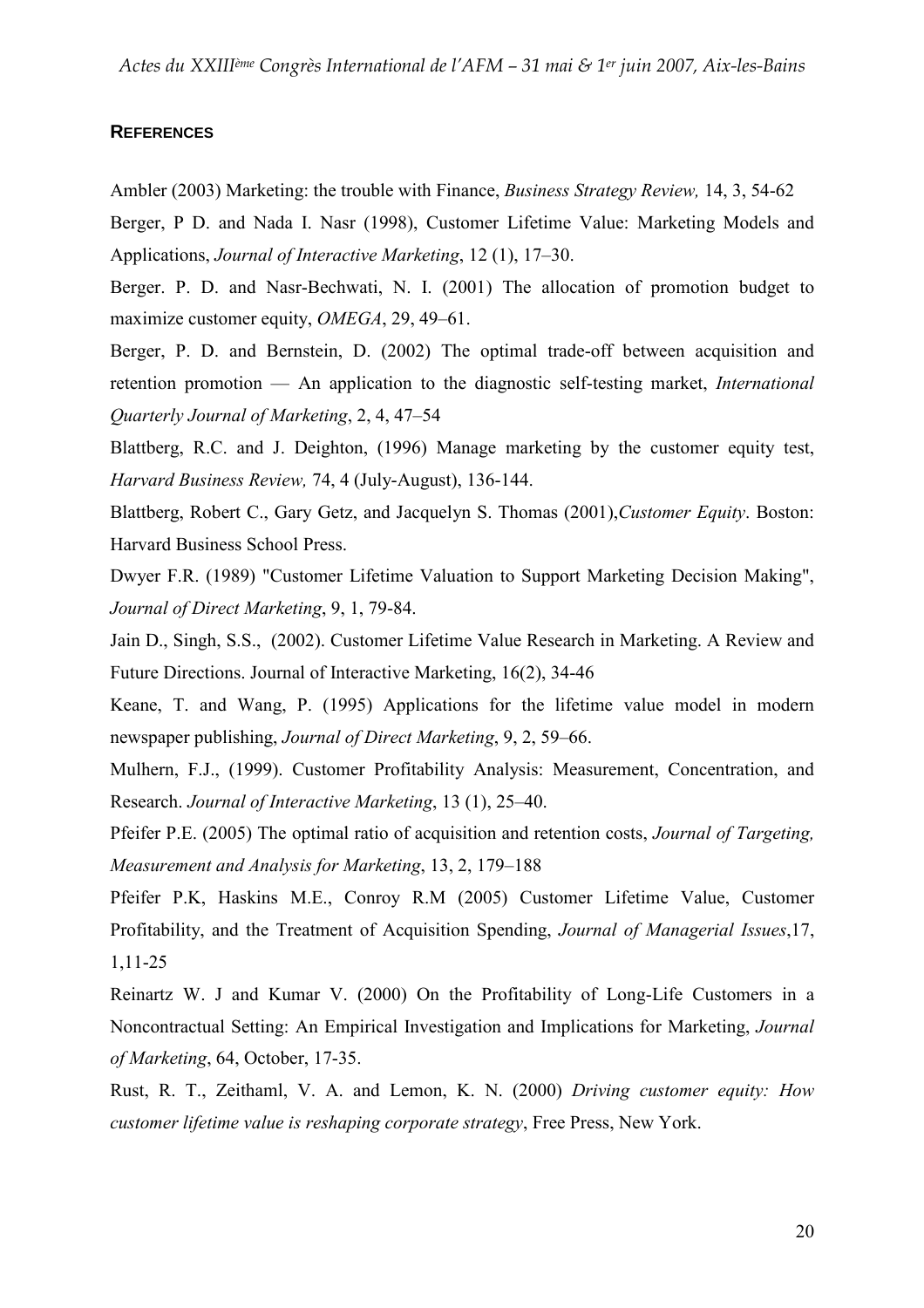Rust, R.T., Lemon K.N. and Zeithaml V.A. (2004), Return on Marketing: Using Customer Equity to Focus Marketing Strategy, Journal of Marketing, 68 (January), 109–127.

R Development Core Team (2006). R: A language and environment for statistical computing. R Foundation for Statistical Computing, Vienna, Austria. ISBN 3-900051-07-0, URL http://www.R-project.org.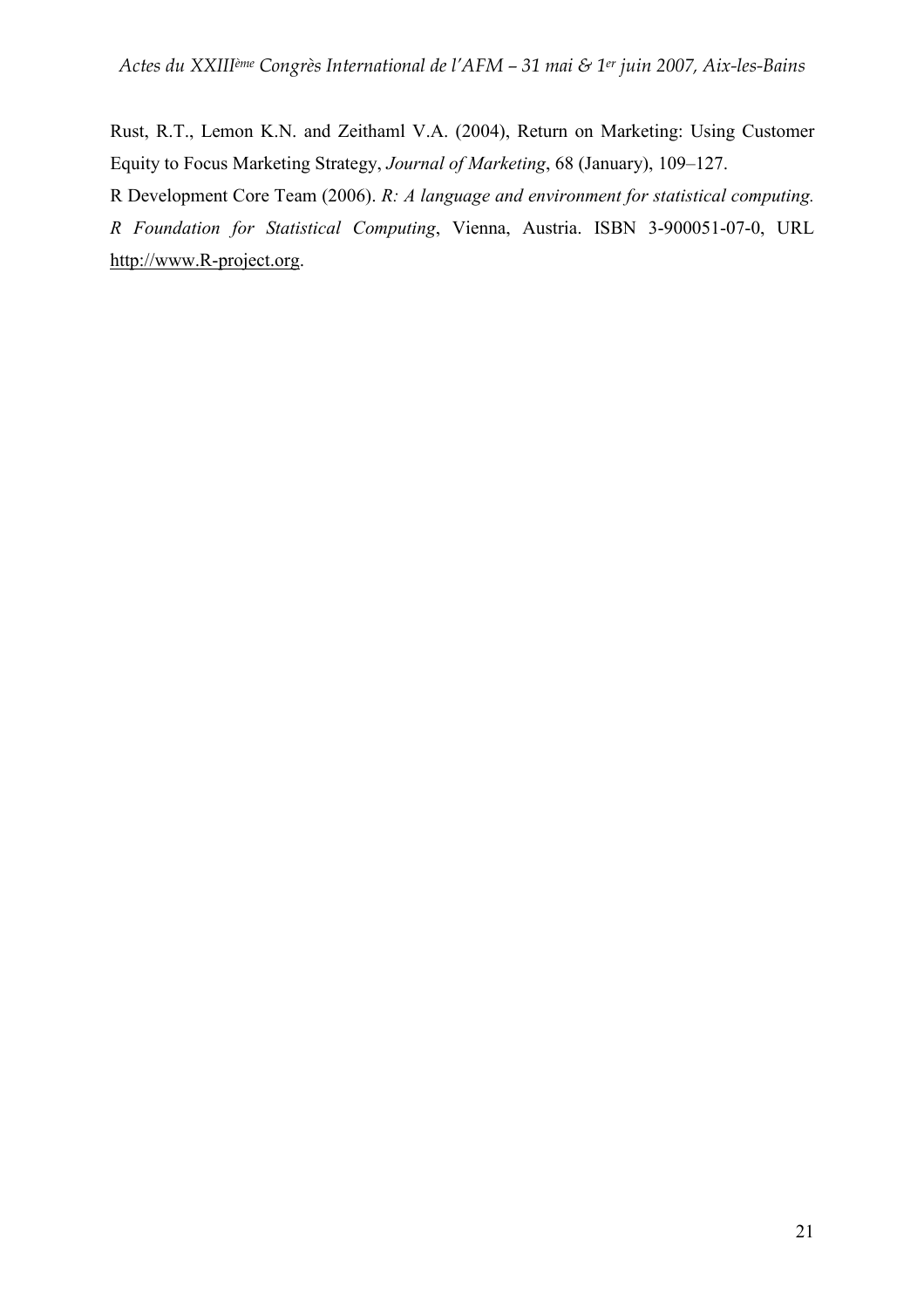# **APPENDIX**

# Indicators used in the Blattberg & Deighton model derived for the original modified exponential response function and for the alternative function being introduced.

| no          | Indicator                                                 | modified exponential<br>response                                                                 | proxy response function                                                        |
|-------------|-----------------------------------------------------------|--------------------------------------------------------------------------------------------------|--------------------------------------------------------------------------------|
| $\vert$ 1   | Retention<br>response<br>function                         | $r = cr(1 - exp(1 - krR))$                                                                       | $r = c_r \left( 1 - \frac{1}{1 + k_r R} \right)$                               |
| $ 2 \>$     | Inverse of<br>the<br>response<br>function                 | $R = \frac{1}{k_r \ln \left( \frac{c_r}{c_r - r} \right)}$                                       | $R = \frac{1}{k_r \left(\frac{c_r}{c_s - r}\right)}$                           |
| $ 3\rangle$ | Average<br>retention<br>cost(2)<br>divided by<br>r)       | $\overline{R} = \frac{1}{r k_r \ln\left(\frac{c_r}{c_r - r}\right)}$                             | $\overline{R} = \frac{1}{r k_r \left[\frac{\mathfrak{C}_r}{c+r}\right]}.$      |
| 4           | Marginal<br>retention<br>cost(derive<br>$2 \frac{by r}{}$ | $R_{r}^{'} = \frac{1}{k_{r} (c_{r} - r)}$                                                        | $R'_r = \frac{1}{k (c - r)} + \frac{r}{k (c - r)^2}$                           |
| 5           | Customer<br>Lifetime<br>Value                             | $CLV = (m - R/r(R)) \frac{r(r)}{1 + d - r(R)}$                                                   |                                                                                |
| 6           | Optimal<br>retention<br>cost(R that<br>maximises<br>5)    | $R^*$ = numeric solver                                                                           | $R^* + \frac{-d-1+\sqrt{(1+d)c_r\left[(1+d-c_r)k_r m+1\right]}}{k_r(d+1-c_r)}$ |
| 7           | Acquisition<br>response<br>function                       | $ a = c_a(1 - exp(1 - kaA)) $                                                                    | $a = c_a \left( 1 - \frac{1}{1 + k \cdot A} \right)$                           |
| 8           | Inverse of<br>the<br>response<br>function                 | $A = \frac{1}{k_a \ln\left(\frac{c_a}{c_a - a}\right)}$                                          | $A = \frac{1}{k_a \left( \frac{c_a}{c_a - a} \right)}$                         |
| $ 9\rangle$ | Average<br>acquisition<br>cost(8)<br>divided by<br>a)     | $\boxed{A} = \frac{1}{\sqrt{1 - \frac{1}{2}}}$<br>$a k_a \ln \left( \frac{c_a}{c_a - a} \right)$ | $\overline{A} = \frac{1}{a k_a \left(\frac{c_a}{c_a - a}\right)}$              |
| 10          | Marginal<br>acquisition<br>cost (derive<br>$8$ by a)      | $A_{a}^{'} = \frac{1}{k_{a} (c_{a} - a)}$                                                        | $A_a' = \frac{1}{k_a (c_a - a)} + \frac{a}{k_a (c_a - a)^2}$                   |
| 11          | Prospect<br>Lifetime<br>Value                             |                                                                                                  | $PLV = a(A)(m + CLV*) - A$                                                     |